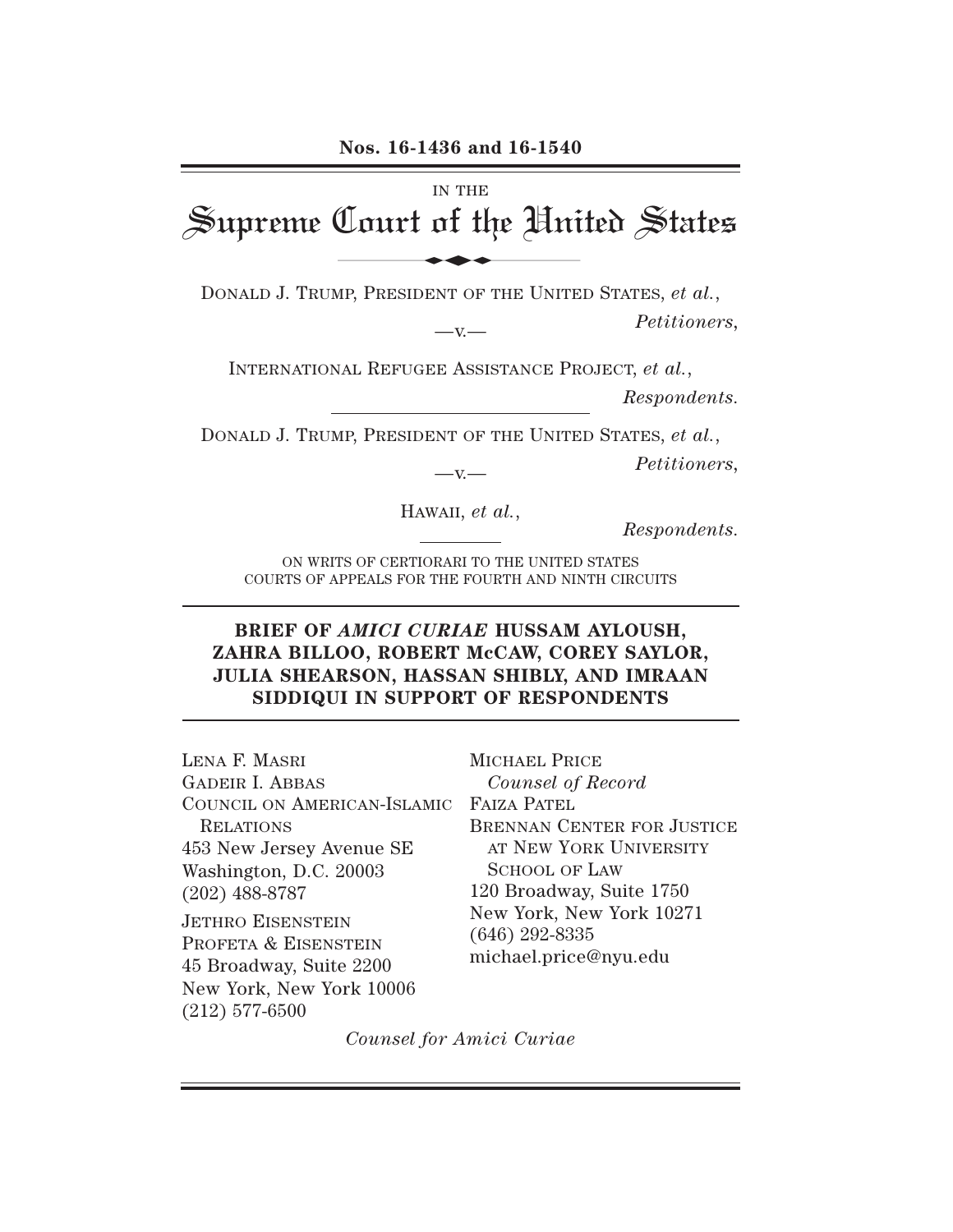# **TABLE OF CONTENTS**

|                                                              | PAGE           |
|--------------------------------------------------------------|----------------|
| TABLE OF AUTHORITIES                                         | iii            |
| STATEMENT OF INTEREST                                        | $\mathbf 1$    |
| INTRODUCTION AND SUMMARY OF<br>ARGUMENT                      | $\overline{2}$ |
| ARGUMENT                                                     | $\overline{4}$ |
| I. The Ban Is "Capable of Repetition,<br>Yet Evading Review" | $\overline{4}$ |
| A. The Duration May Be Too Short                             | 5              |
| B. Continuing Assertion of Legality                          | 7              |
| II. Continuing Effects and Lasting                           | 8              |
| A. Corey Saylor – Washington, D.C                            | 9              |
| B. Imraan Siddiqui - Arizona                                 | 11             |
| C. Hussam Ayloush -<br>Anaheim, California                   | 13             |
| D. Zahra Billoo –<br>San Francisco, California               | 14             |
| E. Hassan Shibly – Florida                                   | 15             |
| F. Robert McCaw -<br>Northern Virginia                       | 16             |

i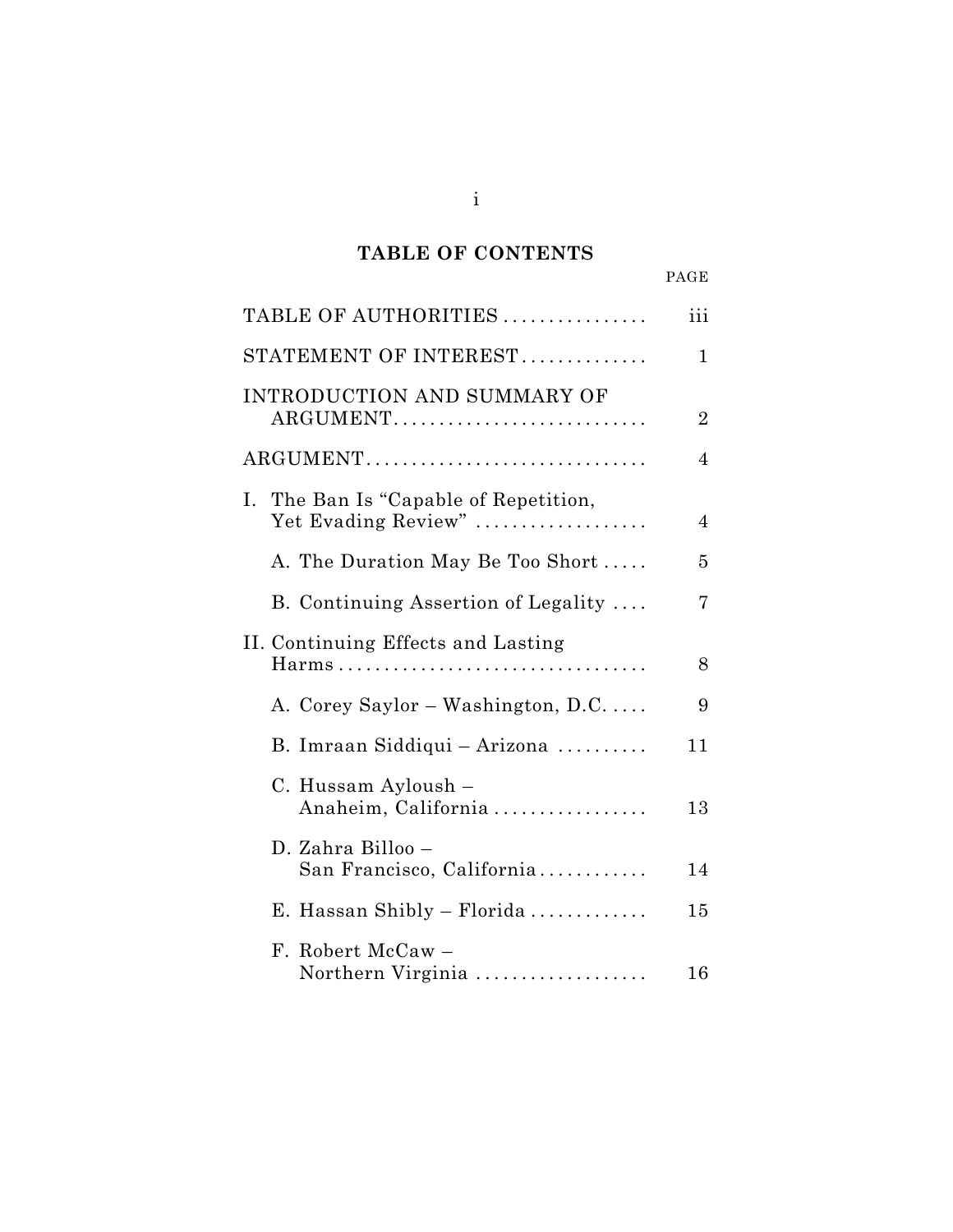|                                                                              | PAGE |
|------------------------------------------------------------------------------|------|
| G. Julia Shearson –<br>Cleveland, Ohio $\dots\dots\dots\dots\dots\dots\dots$ | -17  |
| III. Vacatur Is Not Warranted                                                | -19  |
|                                                                              |      |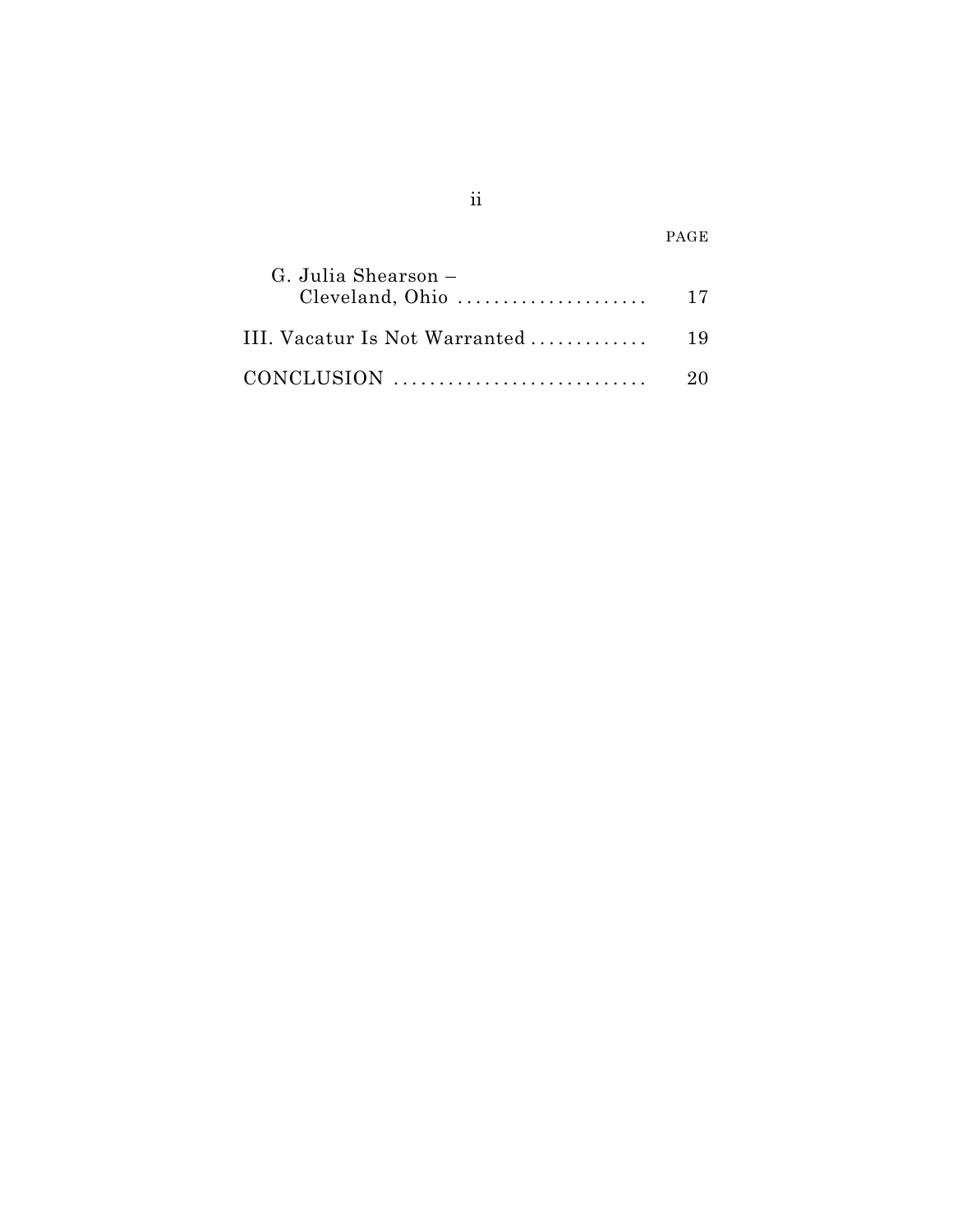## **TABLE OF AUTHORITIES**

PAGE(S)

## **Cases**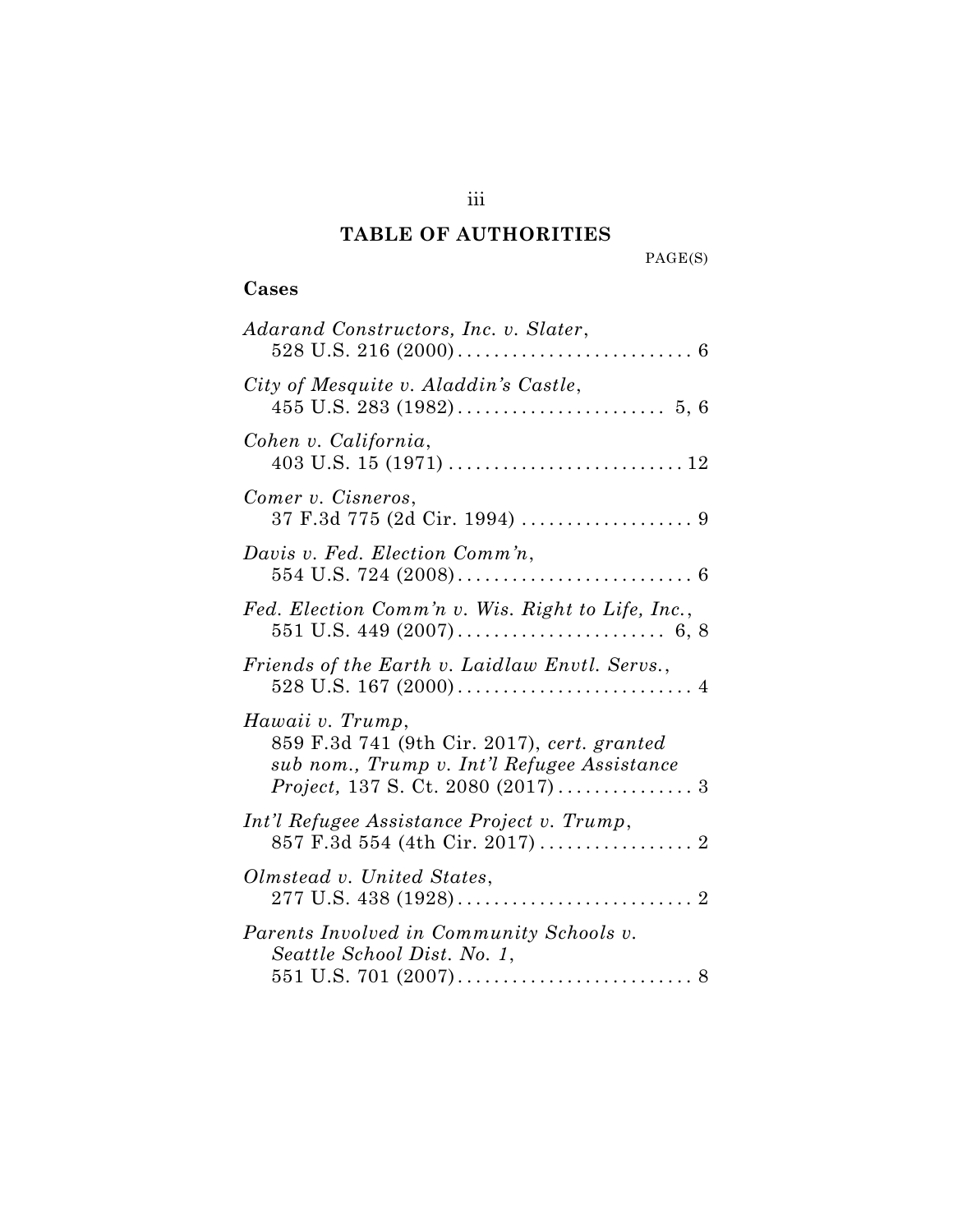| PAGE(S) |  |
|---------|--|
|---------|--|

| Rezag v. Nalley,                                                                                                                                                       |
|------------------------------------------------------------------------------------------------------------------------------------------------------------------------|
| S. Pac. Terminal Co. v. Interstate Commerce<br>$Comm'n$ ,                                                                                                              |
| Spencer v. Kemna,                                                                                                                                                      |
| Spokeo v. Robins,                                                                                                                                                      |
| Trinity Lutheran Church of Columbia v. Comer,                                                                                                                          |
| Trump v. Int'l Refugee Assistance Project,                                                                                                                             |
| Turner v. Rogers,                                                                                                                                                      |
| U.S. Bancorp Mortg. Co. v. Bonner Mall P'ship,                                                                                                                         |
| Voices for Choices v. Ill. Bell Tel. Co.,                                                                                                                              |
| Weinstein v. Bradford,                                                                                                                                                 |
| <b>Other Authorities</b>                                                                                                                                               |
| @EladHutch, Twitter (Jan. 28, 2017, 9:58 PM),<br>https://twitter.com/EladHutch/status/                                                                                 |
| @o_MIRACLE_o, (Mar. 6, 2017, 12:30 PM),<br>https://twitter.com/o_MIRACLE_o/status/<br>$838849326524870660. \ldots \ldots \ldots \ldots \ldots \ldots \ldots \ldots 13$ |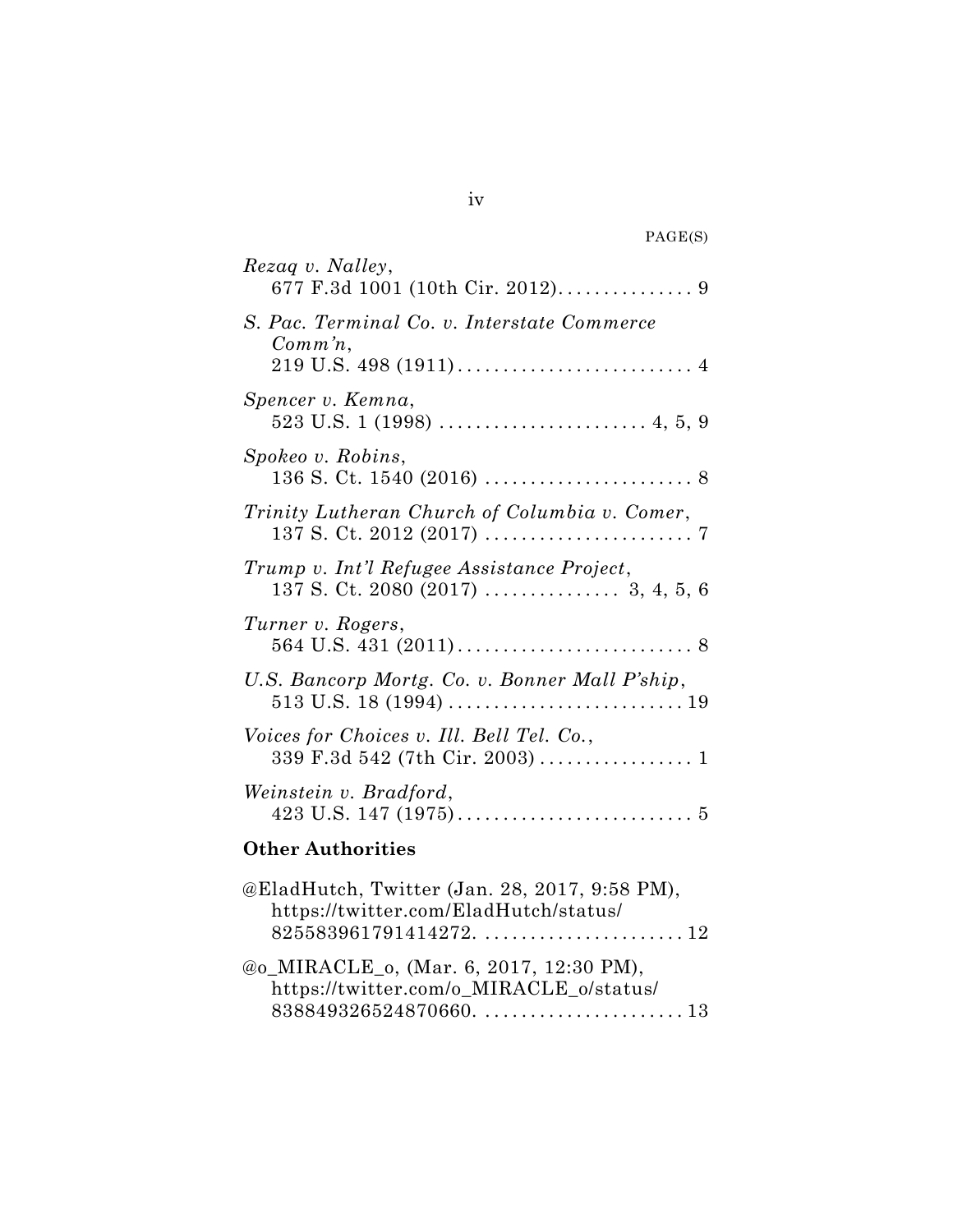#### PAGE(S)

| @realdonaldtrump, Twitter (Aug. 18, 2017,<br>9:06 AM), https://twitter.com/realdonald                                                                                             |
|-----------------------------------------------------------------------------------------------------------------------------------------------------------------------------------|
| @realdonaldtrump, Twitter (Jun. 13, 2017, 6:44 AM),<br>https://twitter.com/realdonaldtrump/status/                                                                                |
| @realdonaldtrump, Twitter (Jun. 5, 2017, 9:20 PM),<br>https://twitter.com/realdonaldtrump/status/<br>$871899511525961728 \ldots \ldots \ldots \ldots \ldots \ldots \ldots \ldots$ |
| @Uluvsaz, Twitter (Mar. 6, 2017, 3:13 PM),<br>https://twitter.com/uluvsaz/status/                                                                                                 |
| @Velvethammer, Twitter (January 29, 2017)<br>https://twitter.com/velvethammer/status/<br>825581260391133184                                                                       |
| @Will_TrashDove, Twitter (Jan. 29, 2017,<br>1:43 AM), https://twitter.com/Will_<br>$TranshDove/status/8256404466889031612$                                                        |
| CAIR, 2017 on Track to Becoming One of the<br>Worst Years Ever for Anti-Muslim Hate<br>Crimes, CAIR (Jul. 19, 2017), available                                                    |
| CAIR, Civil Rights Data Quarter One Update:<br>Anti-Muslim Bias Incidents January -<br>March 2017 (May 2017), available at                                                        |

v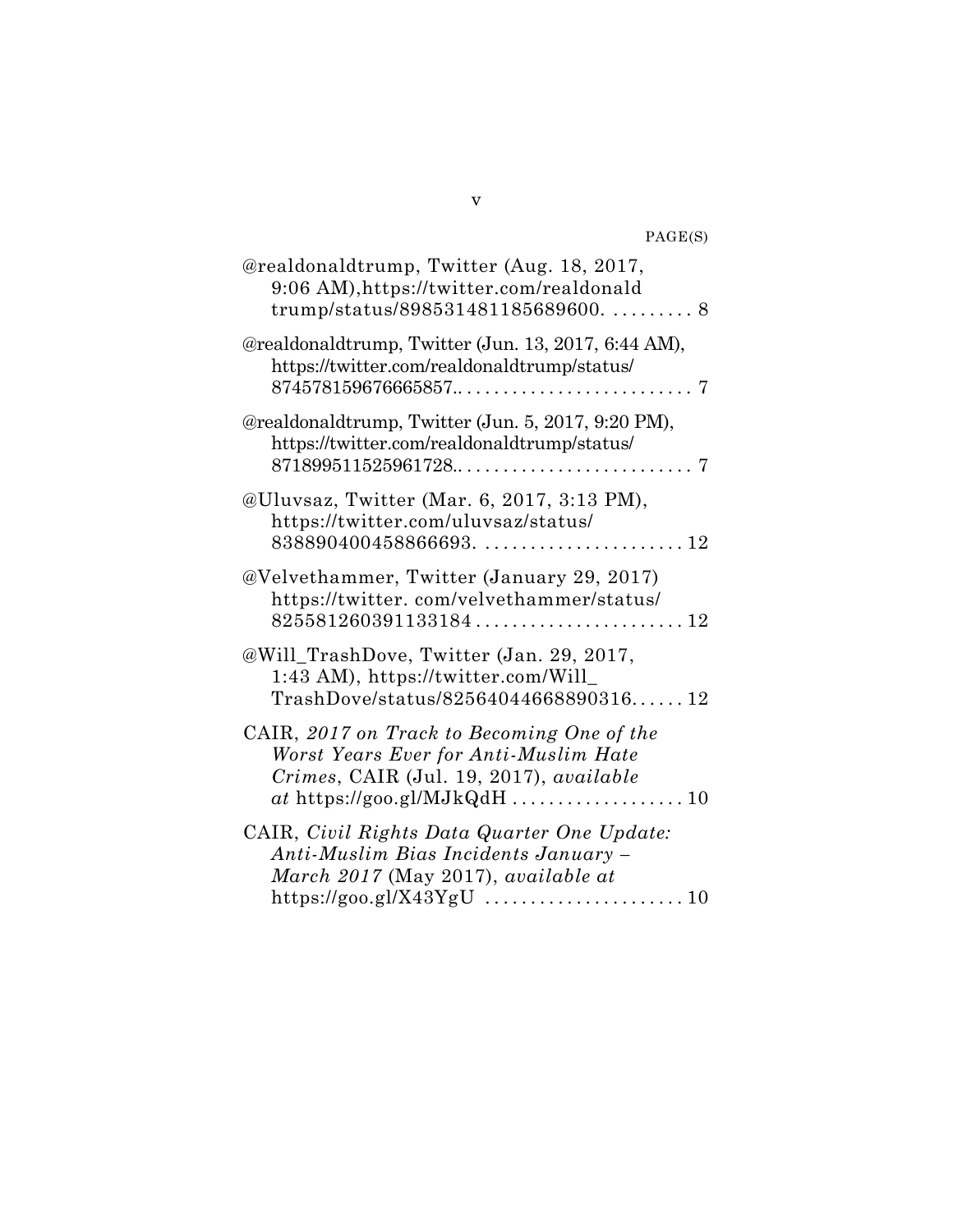| PAGE(S) |
|---------|
|---------|

| CAIR, Civil Rights Data Quarter Two<br>Update: Anti-Muslim Bias Incidents<br>April – June 2017 (July 2017), available                                                                                                                                                                                                                                      |
|------------------------------------------------------------------------------------------------------------------------------------------------------------------------------------------------------------------------------------------------------------------------------------------------------------------------------------------------------------|
| CAIR, The Empowerment of Hate: Civil<br>Rights Report 2017 (2017), available at                                                                                                                                                                                                                                                                            |
| Christopher Ingraham, American mosques –<br>and American Muslims – are being<br>targeted for hate like never before,<br>Wash. Post (Aug. 8, 2017), <i>available at</i><br>https://www.washingtonpost.com/news/<br>wonk/wp/2017/08/08/american-mosques-<br>and-american-muslims-are-being-<br>$targeted-for-hate-like-newer-before \ldots \ldots \ldots 10$ |
| Dan Scanlan & Garrett Pelican, <i>Police</i> :<br>Armed with Guns and Racial Insults,<br>Jacksonville Man Assaults Muslim<br>Neighbor (Apr. 4, 2017, 9:24 p.m.),<br><i>available at http://jacksonville.com/</i><br>news/public-safety/2017-04-04/police-<br>armed-guns-and-racial-insults-<br>jacksonville-man-assaults-muslim<br>15, 16                  |
| Jill E. Fisch, Rewriting History: The                                                                                                                                                                                                                                                                                                                      |
| Propriety of Eradicating Prior Decisional<br>Law Through Settlement and Vacatur,                                                                                                                                                                                                                                                                           |
| 76 Cornell L. Rev. 589, 630 (1991) 20                                                                                                                                                                                                                                                                                                                      |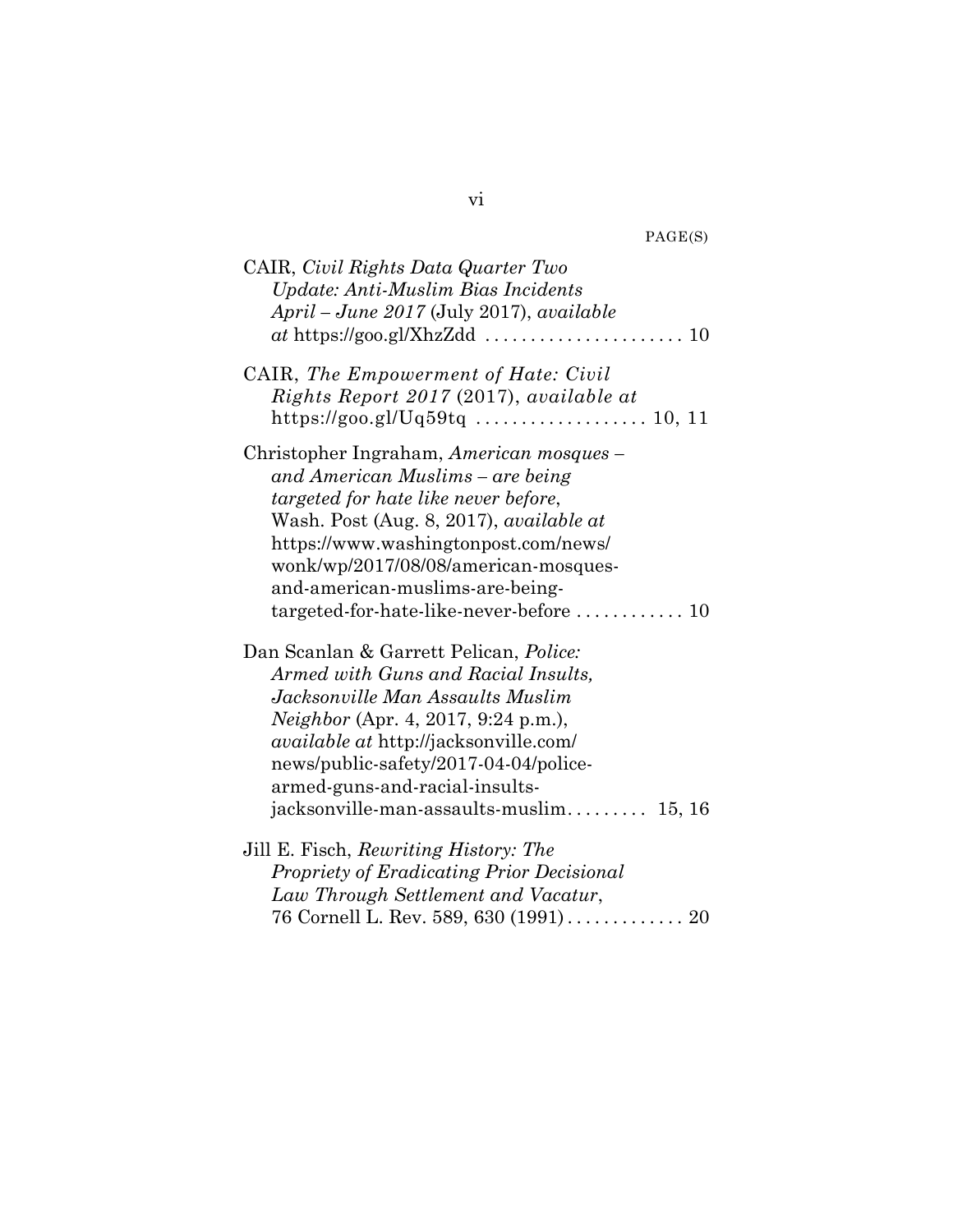| KRoseVideo, Robert Spencer at ACT<br>Cleveland 24apr2017, YouTube<br>(May 6, 2017), https://www.youtube.com/                                                                                          |
|-------------------------------------------------------------------------------------------------------------------------------------------------------------------------------------------------------|
| Mark Moore, Spicer: All of Trump's tweets<br>are his official statements, N.Y. Post<br>(Jun. 6, 2017), available at<br>http://nypost.com/2017/06/06/spicer-all-<br>of-trumps-tweets-are-his-official- |
| <b>Presidential Documents and Administrative</b><br><b>Materials</b>                                                                                                                                  |
| 82 Fed. Reg. 8977, Effective Date in Executive<br>Order No. 13,769 (Mar. 6, 2017)  11                                                                                                                 |
| 82 Fed. Reg. 13209, 13218, Executive Order                                                                                                                                                            |
| 82 Fed. Reg. 27965, Executive Order                                                                                                                                                                   |
| <b>Constitutional Provisions</b>                                                                                                                                                                      |
| U.S. Constitution, First Amendment 2, 9                                                                                                                                                               |

vii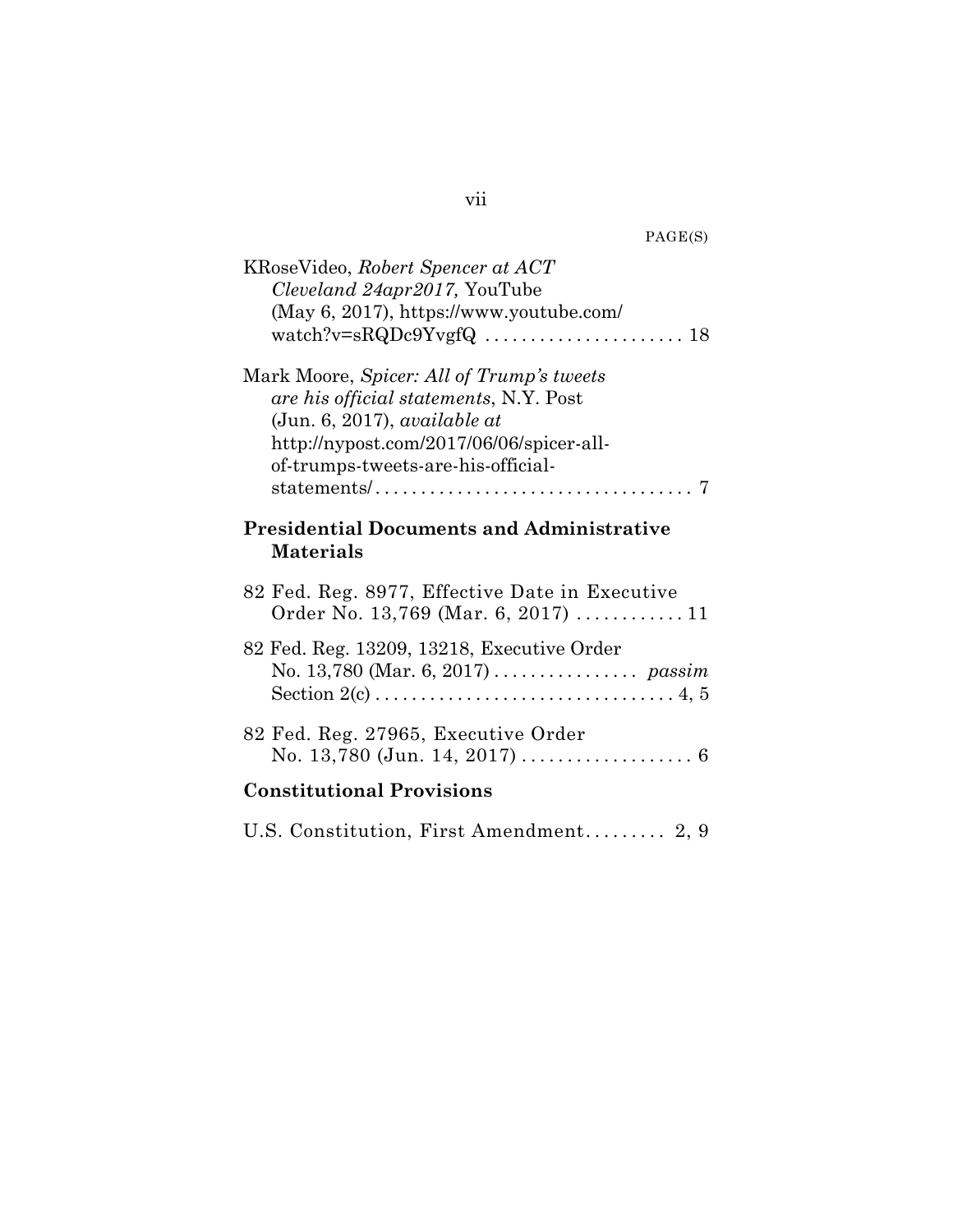#### **STATEMENT OF INTEREST**<sup>1</sup>

*Amici* are prominent Muslim American citizens who work for community organizations across the United States and have witnessed the harms from the President's executive orders restricting travel from predominantly Muslim countries. *Amici* have seen increased discrimination, hate speech, and threats of violence as a result of the anti-Muslim animus that underpins this policy. They therefore have "…a unique perspective [and] specific information that can assist the court beyond what the parties can provide." *Voices for Choices v. Ill. Bell Tel. Co.*, 339 F.3d 542, 545 (7th Cir. 2003) (Posner, C.J. in Chambers). *Amici* offer their experiences in support of Plaintiffs-Respondents and in support of affirmance of the circuit court decisions below.

*Amici* are leaders of the Council on American-Islamic Relations ("CAIR"), the country's largest Muslim civil rights organization, with local chapters throughout the country. Each chapter shares a common mission to enhance the understanding of Islam, encourage dialogue, protect civil liberties, empower American Muslims, and build coalitions that promote justice and mutual understanding.

<sup>1</sup> The parties' letters consenting to the filing of all *amicus* briefs have been filed with the Clerk's office. Pursuant to Supreme Court Rule 37.6, *amici* state that this brief was not authored in whole or in part by counsel for any party, and that no person or entity other than *amici* or their counsel made a monetary contribution to fund the preparation or filing of this brief. This brief does not purport to represent the position of NYU School of Law.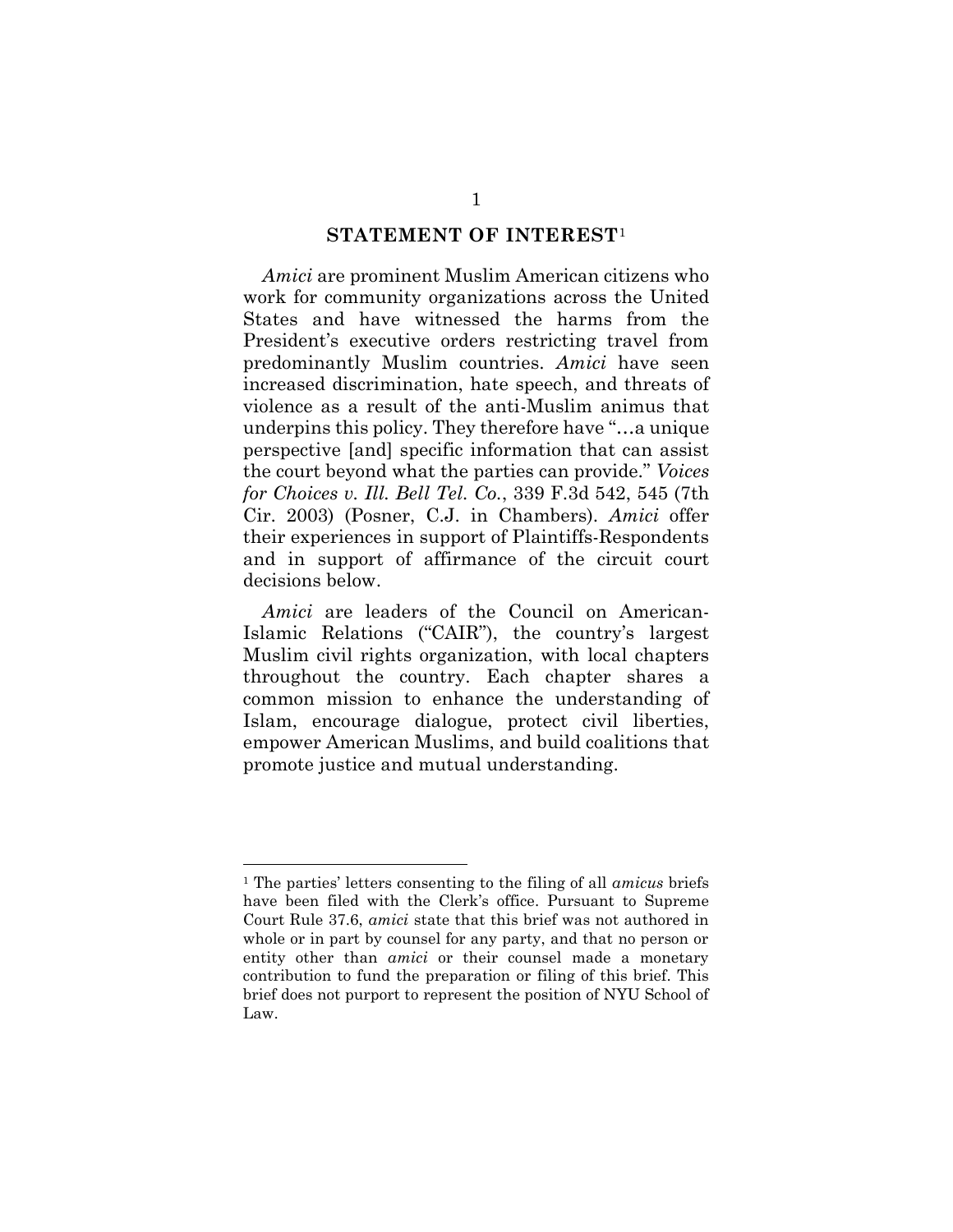## **INTRODUCTION AND SUMMARY OF ARGUMENT**

"Our government is the potent, the omnipresent teacher. For good or for ill, it teaches the whole people by its example." *Olmstead v. United States*, 277 U.S. 438, 485 (1928) (Brandeis, J., dissenting). The pernicious lesson of Executive Order No. 13,7802 is that discrimination against Muslims is not only acceptable, but officially encouraged under the Trump Administration. Anti-Muslim animus was the motivation for this policy, and that officiallysanctioned discrimination has activated and legitimated additional acts of hatred against Muslims. If this Court does not rule on the merits of this case, the pernicious lesson of the Order will persist.

*Amici* are prominent American Muslims who are active in affected Muslim communities across the United States. They offer their accounts of how the pernicious lesson of the Executive Order has affected their communities, well beyond the denial of visas. They recount incidents of religious hatred that have taken place in American cities throughout this country since the Order was issued. They describe the discrimination, legitimated by the Order, which continues to feed fears and intimidate their communities.

The Fourth Circuit found that the Order "drips with religious intolerance, animus, and discrimination," and is likely to violate the Establishment Clause of the First Amendment. *Int'l Refugee Assistance Project v. Trump*, 857 F.3d 554, 572; 601 (4th Cir. 2017). The Ninth Circuit held that it likely violates the

<sup>2</sup> Exec. Order No. 13,780, 82 Fed. Reg. 13209 (Mar. 6, 2017) (hereinafter the "Executive Order" or the "Order").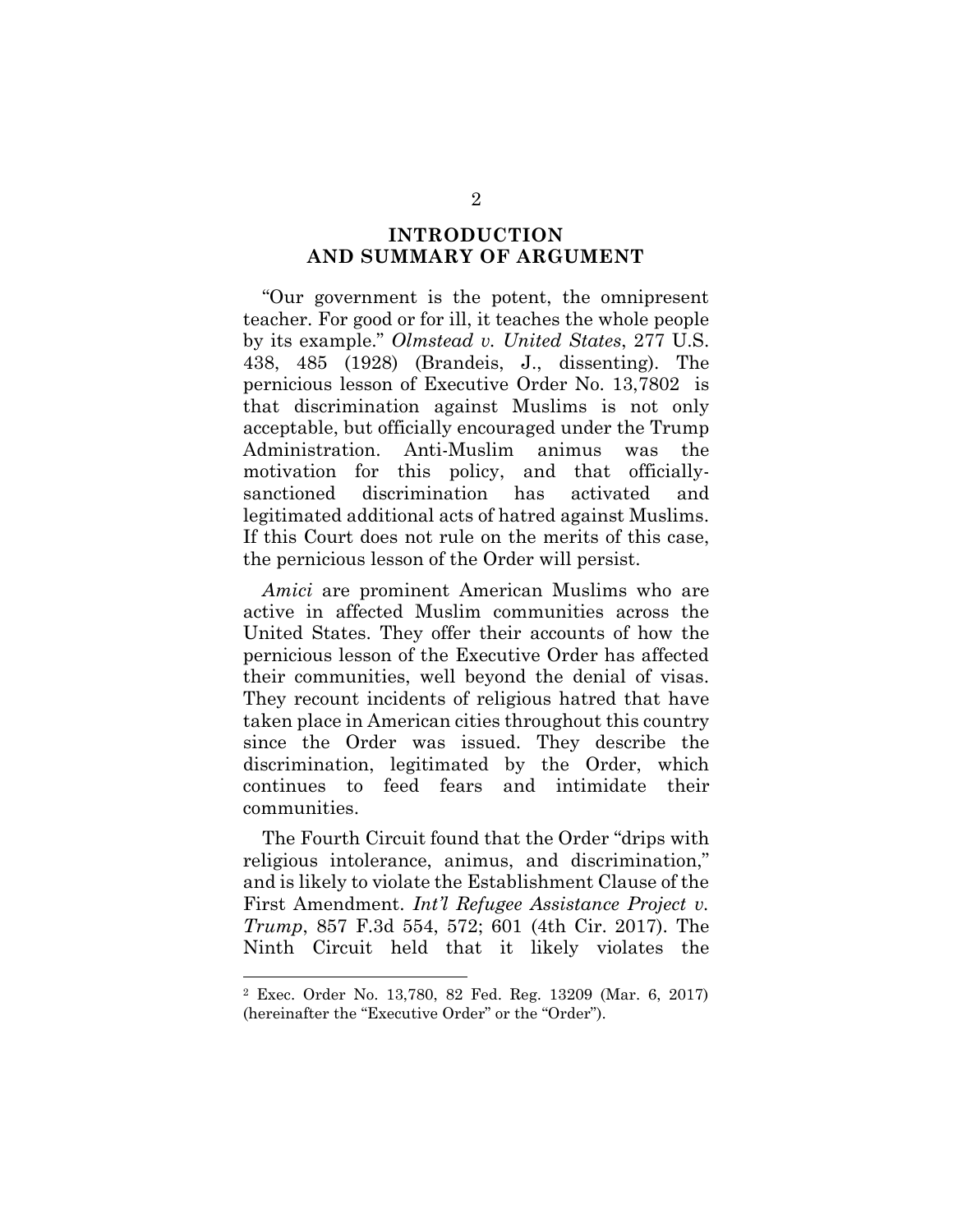Immigration and Nationality Act, which forbids discrimination on the basis of nationality. *Hawaii v. Trump*, 859 F.3d 741, 779 (9th Cir. 2017), *cert. granted sub nom., Trump v. Int'l Refugee Assistance Project,*  137 S. Ct. 2080 (2017). *Amici* ask the Court to uphold these decisions – to reinforce a corrective lesson – and with the authority of this Court, to reject the stigma sanctioned by President Trump's Executive Order.

*Amici* seek judicial condemnation of such discrimination and confirmation that it is contrary to the laws and founding principles of this country. While the travel ban is nominally of limited duration, some of its harms have no expiration date. In short, this case is not moot for *Amici*. It is not moot for the American Muslims who have suffered a spike in anti-Muslim discrimination. It is not moot for the more than 85 American mosques that have been vandalized with pro-Trump graffiti. It is not moot for the American victims of anti-Muslim hate crimes, which have surged by 91 percent this year.

In sum, this case is not moot for the millions of American Muslims who continue to be stigmatized by the Executive Order. *Amici* ask this Court to be a good teacher, and to say, clearly and unmistakably, that executive actions based on religious animus are unlawful and repugnant to the Constitution. Neither the country nor the Constitution can tolerate conspicuous silence on this score from the highest Court in the land.

Even if the Court does find the case moot, it should not vacate the decisions below, as proposed by the government. Pet'r Br. at 37-38. Vacatur is an extraordinary equitable remedy and is wholly unjustified in this case. Instead, this Court should uphold the substance of the decisions below. It should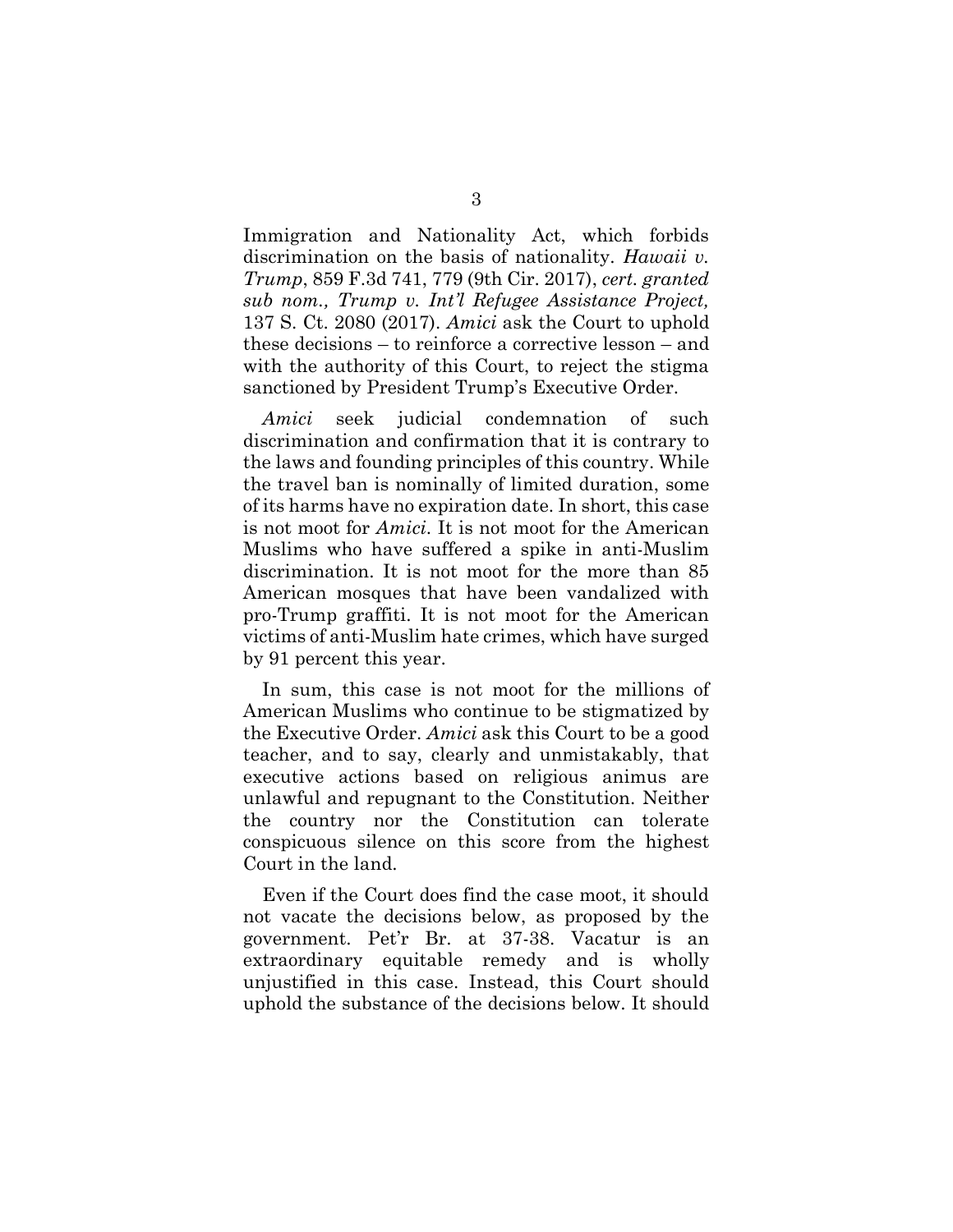rule on the merits and convey, to President Trump as well as all Americans, that discrimination on the basis of religion will not be tolerated now, or in the future.

#### **ARGUMENT**

When granting *certiorari*, the Court instructed the parties to address "[w]hether the challenges to  $\S2(c)$ became moot on June 14, 2017." *Trump v. Int'l Refugee Assistance Project,* 137 S. Ct. 2080, 2087 (2017). Here, the "only conceivable basis for a finding of mootness" is the government's voluntary conduct – a shifting, self-imposed expiration date for implementation of the travel ban in §2(c). In the circumstances of voluntary cessation, a mootness claim requires the Petitioners to bear the heavy burden of persuading the Court that the challenged conduct cannot reasonably be expected to start up again. *Friends of the Earth v. Laidlaw Envtl. Servs.*, 528 U.S. 167, 189 (2000). In addition, the Order falls within an exception to the mootness doctrine as a controversy that is "capable of repetition, yet evading review." *Spencer v. Kemna*, 523 U.S. 1, 17 (1998).

The Order has also inflicted lasting harmful stigma on American Muslims across the country, beyond the denial of visas, which will linger long after any arbitrary expiration date. The remedy for these wrongs is a ruling from this Court upholding, not vacating, the decisions below.

#### **I. The Ban Is "Capable of Repetition, Yet Evading Review"**

This is a classic controversy that is "capable of repetition, yet evading review." *Kemna*, 523 U.S. at 17; *S. Pac. Terminal Co. v. Interstate Commerce*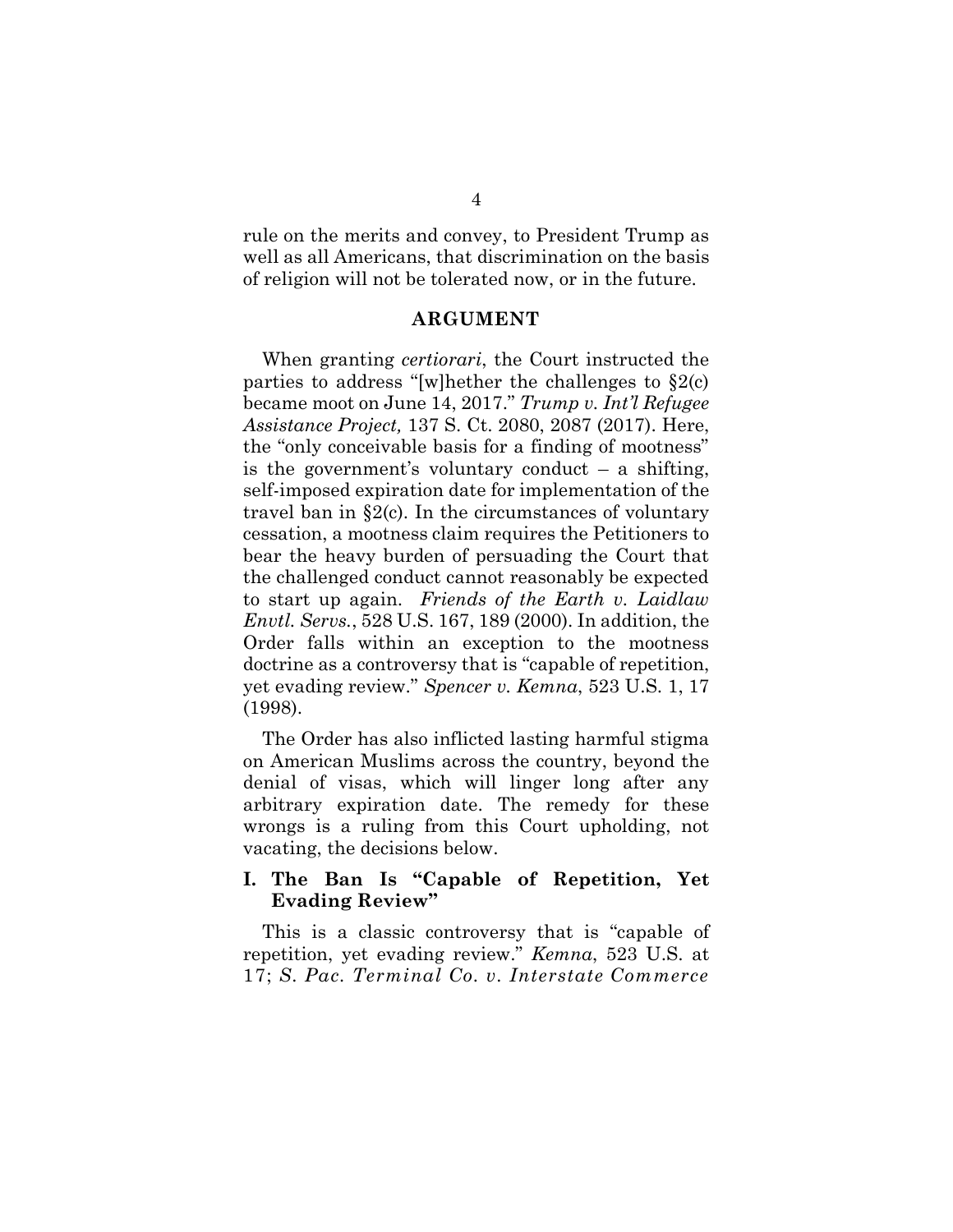*Comm'n,* 219 U.S. 498, 515 (1911). There is a longstanding exception to the mootness doctrine for situations where, as here, (1) "the challenged action [is] in its duration too short to be fully litigated prior to cessation or expiration," and (2) "'there [is] a reasonable expectation that the same complaining party [will] be subject to the same action again.'" *Kemna*, 523 U.S. at 17 (brackets in original) (quoting *Lewis v. Cont'l Bank Corp.*, 494 U.S. 472, 481 (1990) (quoting *Murphy v. Hunt*, 455 U.S. 478, 482 (1982) (per curium))); *Weinstein v. Bradford*, 423 U.S. 147 (1975). This case squarely satisfies both criteria.

The duration of  $\S2(c)$  may be too short to be fully litigated before it formally expires. But as Petitioners have already acknowledged, the duration of §2(c) is malleable, has already been extended, and is subject only to the whim of the Executive. Second, Petitioners continue to assert the legality of the ban, which counsels firmly against a finding of mootness. Both factors indicate that the President would be "free to return to his old ways" if given half a chance. *City of Mesquite v. Aladdin's Castle*, 455 U.S. 283, 289 n.10 (1982) (quoting *United States v. W. T. Grant Co.,* 345 U.S. 629, 632 (1953)).

#### **A. The Duration May Be Too Short**

As this Court suggested, it is conceivable that  $\S2(c)$ became moot on June 14, 2017. *Trump,* 137 S. Ct. at 2087. By its own terms, the ban has a 90-day clock that arguably began on March 16. Exec. Order No. 13,780, 82 Fed. Reg. 13209, 13218 (Mar. 6, 2017). Ninety days from March 16 was June 14, 2017. Based on that reckoning, the ban had expired before the Court hears this case.

Nonetheless, it is "well settled that a defendant's voluntary cessation of a challenged practice does not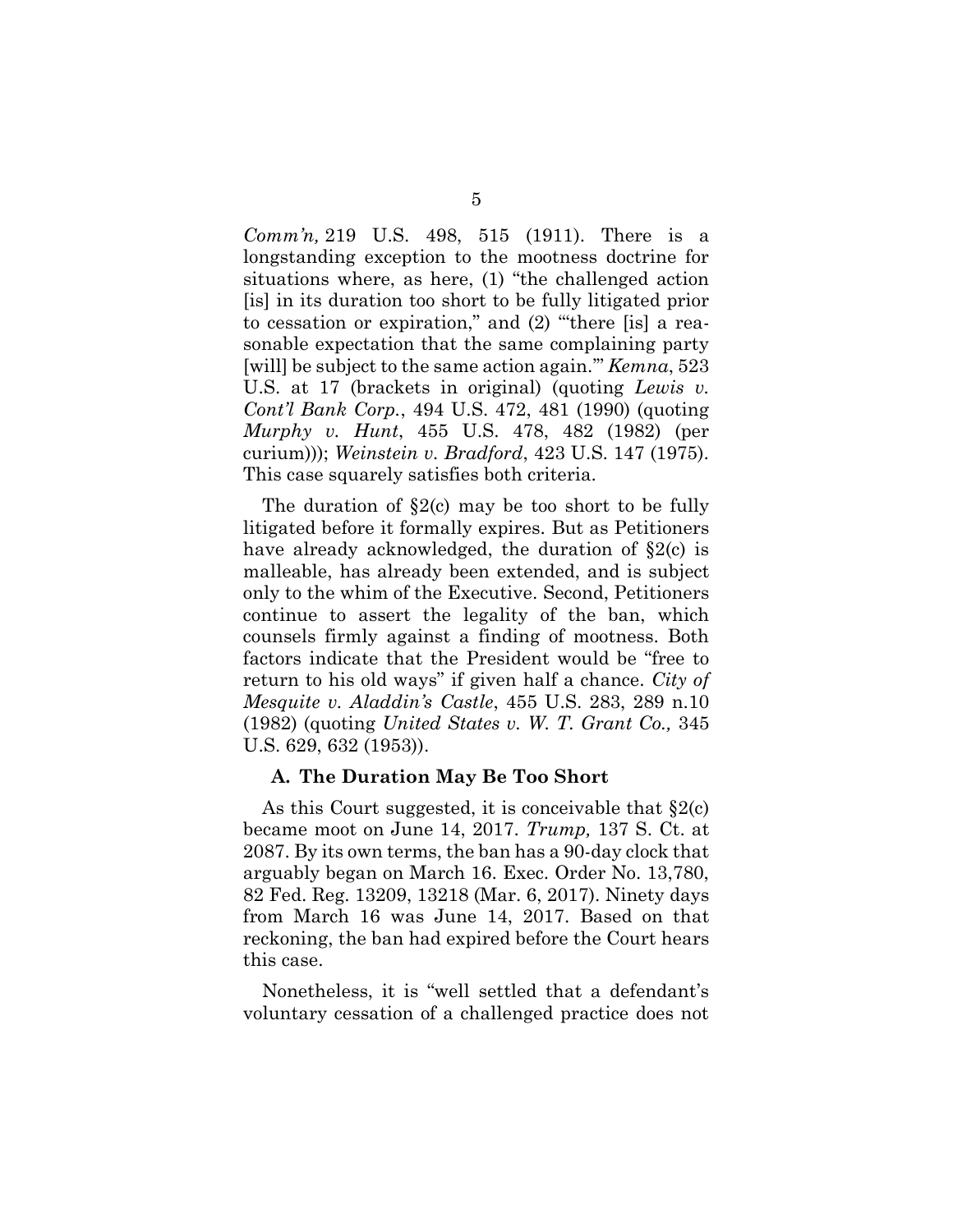deprive a federal court of its power to determine the legality of the practice." *City of Mesquite,* 455 U.S. at 289. Rather, "[v]oluntary cessation of challenged conduct moots a case … only if it is '*absolutely* clear that the allegedly wrongful behavior could not reasonably be expected to recur.'" *Adarand Constructors, Inc. v. Slater*, 528 U.S. 216, 222 (2000) (quoting *United States v. Concentrated Phosphate Export Ass'n*, 393 U.S. 199, 203 (1968)); *see also, Davis v. Fed. Election Comm'n*, 554 U.S. 724, 735 (2008) (campaign dispute not moot due to election); *Fed. Election Comm'n v. Wis. Right to Life, Inc.,* 551 U.S. 449, 462 (2007) (same).

Here, Petitioners have already 'clarified' the expiration date once. *See* Effective Date In Executive Order 13780, 82 Fed. Reg. 27965, 27965 (Jun. 14, 2017). President Trump simply decreed that the "effective date of the enjoined provisions … is delayed or tolled until those injunctions are lifted or stayed," *id.*, an event that did not occur until this Court's grant of *certiorari* on June 26, 2017, when it partially lifted the injunctions below. *Trump,* 137 S. Ct. at 2089. By Petitioners' own watch, the ban would not expire until at least September 24, 2017.

Thus, while the duration of the ban may appear too short by some calculations, it is also extendable at the discretion of the Executive. Indeed, both parties agree that the ban could be extended at any time. Pet'r Br. at 37; Resp't Br. at 26. There is also nothing preventing the President from issuing another version of the edict tomorrow. The Order is therefore demonstrably capable of repetition, if not outright extension.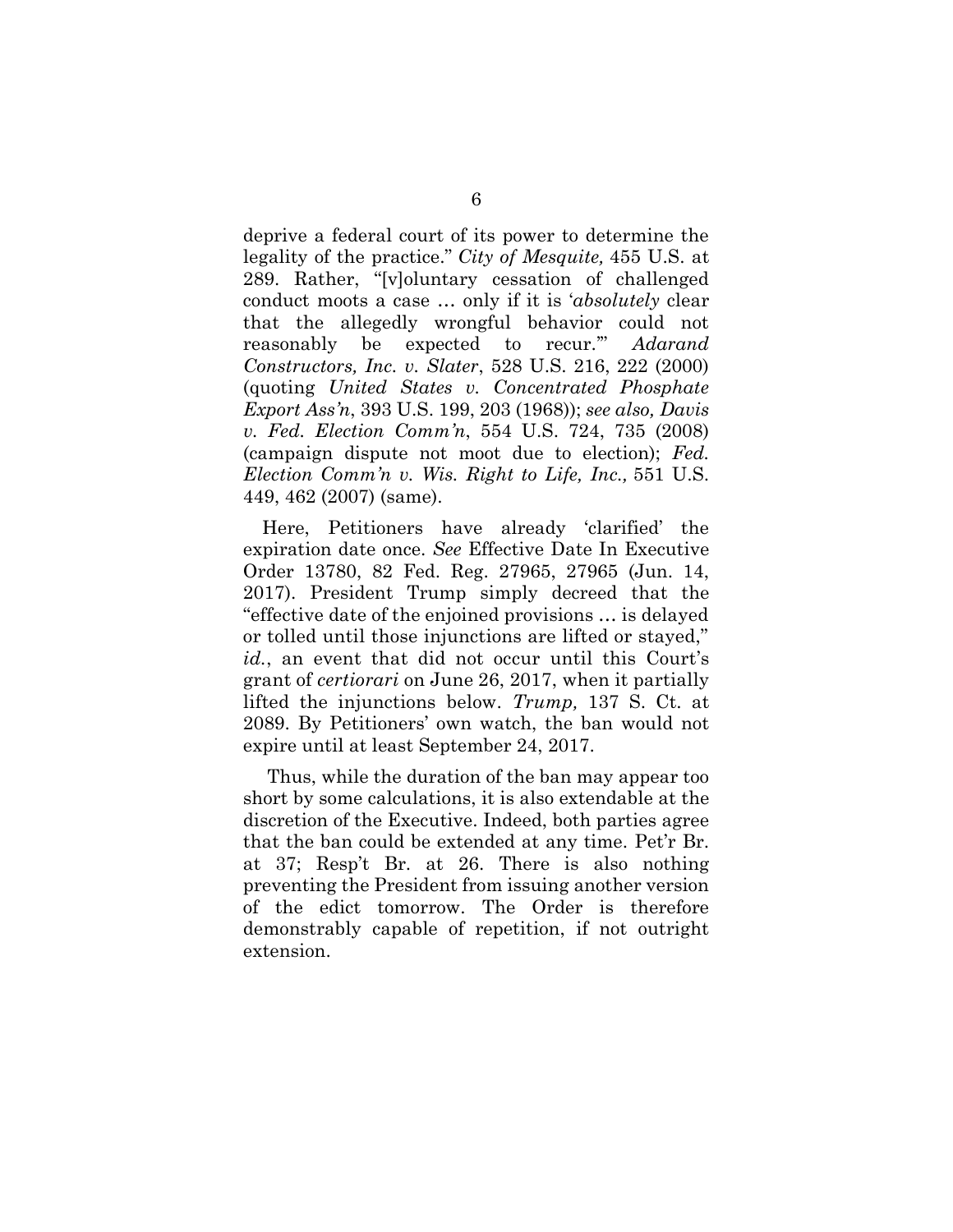#### **B. Continuing Assertion of Legality**

As this Court has recently recognized, even "…voluntary cessation of a challenged practice does not moot a case unless "subsequent events ma[ke] it absolutely clear that the allegedly wrongful behavior could not reasonably be expected to recur…." *Trinity Lutheran Church of Columbia v. Comer*, 137 S. Ct. 2012, 2019 n.1, (2017) (internal citation omitted). Here, far from voluntarily ending the challenged executive order, the President has repeatedly expressed the intention of keeping it in place. Throughout the summer, the "official statements of the President"<sup>3</sup> on Twitter have included the following:

- June 5, 2017 "That's right, we need a TRAVEL BAN for certain DANGEROUS countries, not some politically correct term that won't help us protect our people!" 4
- June 13, 2017 "Well, as predicted, the 9th Circuit did it again – Ruled against the TRAVEL BAN at such a dangerous time in the history of our country. S.C."<sup>5</sup>
- August 18, 2017 "Radical Islamic Terrorism must be stopped by whatever means necessary!

<sup>3</sup> *See* Mark Moore, *Spicer: All of Trump's tweets are his official statements*, N.Y. Post (Jun. 6, 2017), *available at* http://nypost.com/2017/06/06/spicer-all-of-trumps-tweets-are-hisofficial-statements/.

<sup>4</sup> @realdonaldtrump, Twitter (Jun. 5, 2017, 9:20 PM), https:// twitter.com/realdonaldtrump/status/871899511525961728.

<sup>5</sup> @realdonaldtrump, Twitter (Jun. 13, 2017, 6:44 AM), https:// twitter.com/realdonaldtrump/status/874578159676665857.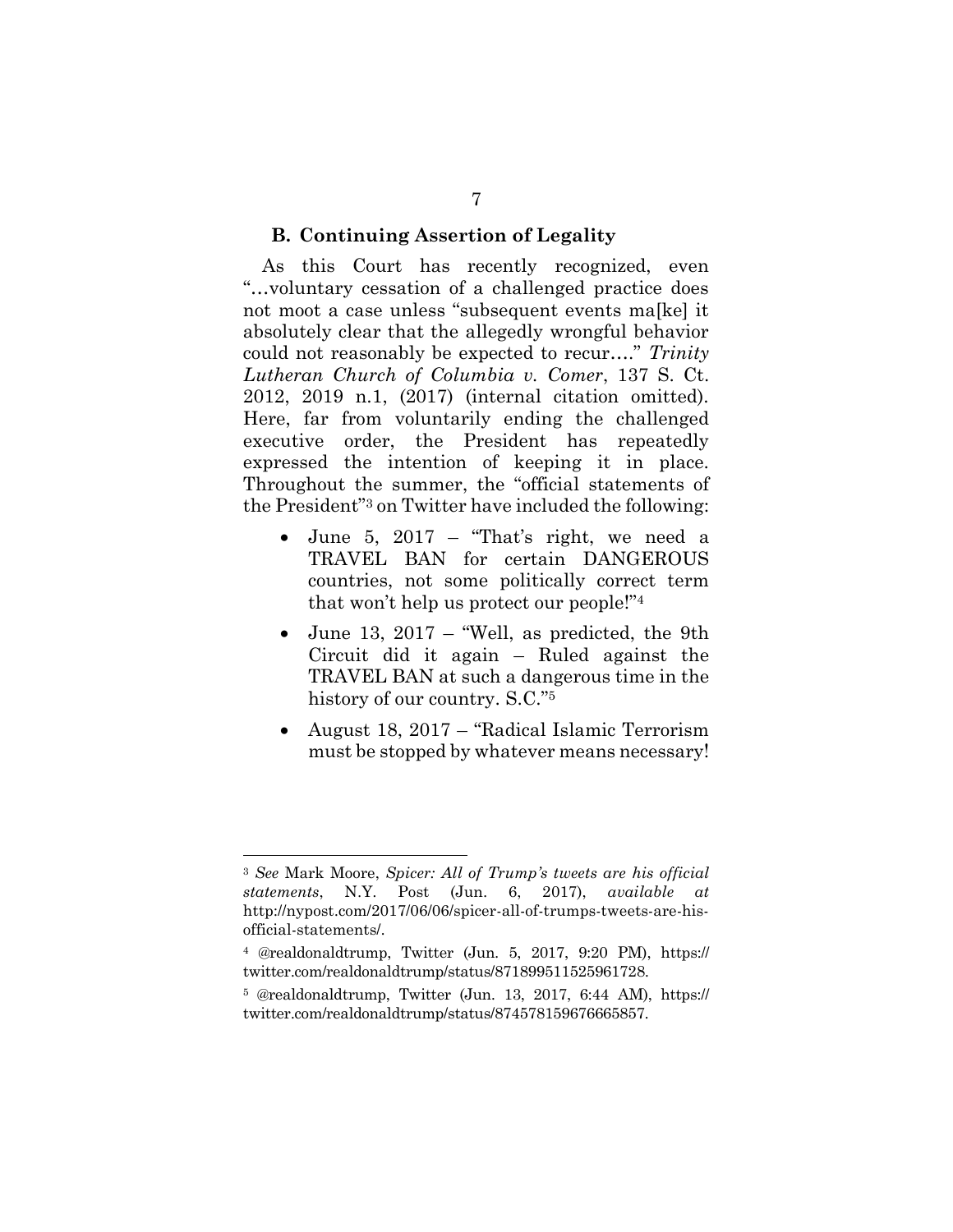The courts must give us back our protective rights. Have to be tough!" 6

President Trump continues to assert that the challenged Executive Order is legal and necessary. There is, thus, a "reasonable expectation" based on a "demonstrated probability" that "the same controversy will recur involving the same complaining party." *Wisconsin Right to Life*, 551 U.S. at 463 (internal citation omitted).

Faced with the President's ongoing enthusiastic defense of the Executive Order, there can be no assurance that the religiously discriminatory policy underlying it will not be re-implemented. *See Parents Involved in Community Schools v. Seattle School Dist. No. 1*, 551 U.S. 701, 719 (2007). This is a textbook example of a controversy capable of repetition yet evading review.

#### **II. Continuing Effects and Lasting Harms**

In addition to the "tangible" harms inflicted on family and friends of visa applicants, the animus embodied by the Executive Order and President Trump's public justifications for it have had collateral consequences for American Muslims that continue to this day. These injuries do not stem from a visa denial, but they are nonetheless "concrete" under this Court's precedents. See *Spokeo v. Robins*, 136 S. Ct. 1540, 1549 (2016) (citing *Church of the Lukumi Babalu Aye v. City of Hialeah*, 508 U.S. 520 (1993)); see also *Turner v. Rogers*, 564 U.S. 431, 439 (2011) ("release from prison does not moot a criminal case because 'collateral consequences' are presumed to continue") (citing *Sibron v. New York*, 392 U.S. 40, 57 (1968)

 $6$  @realdonaldtrump, Twitter (Aug. 18, 2017, 9:06 AM), https:// twitter.com/realdonaldtrump/status/898531481185689600.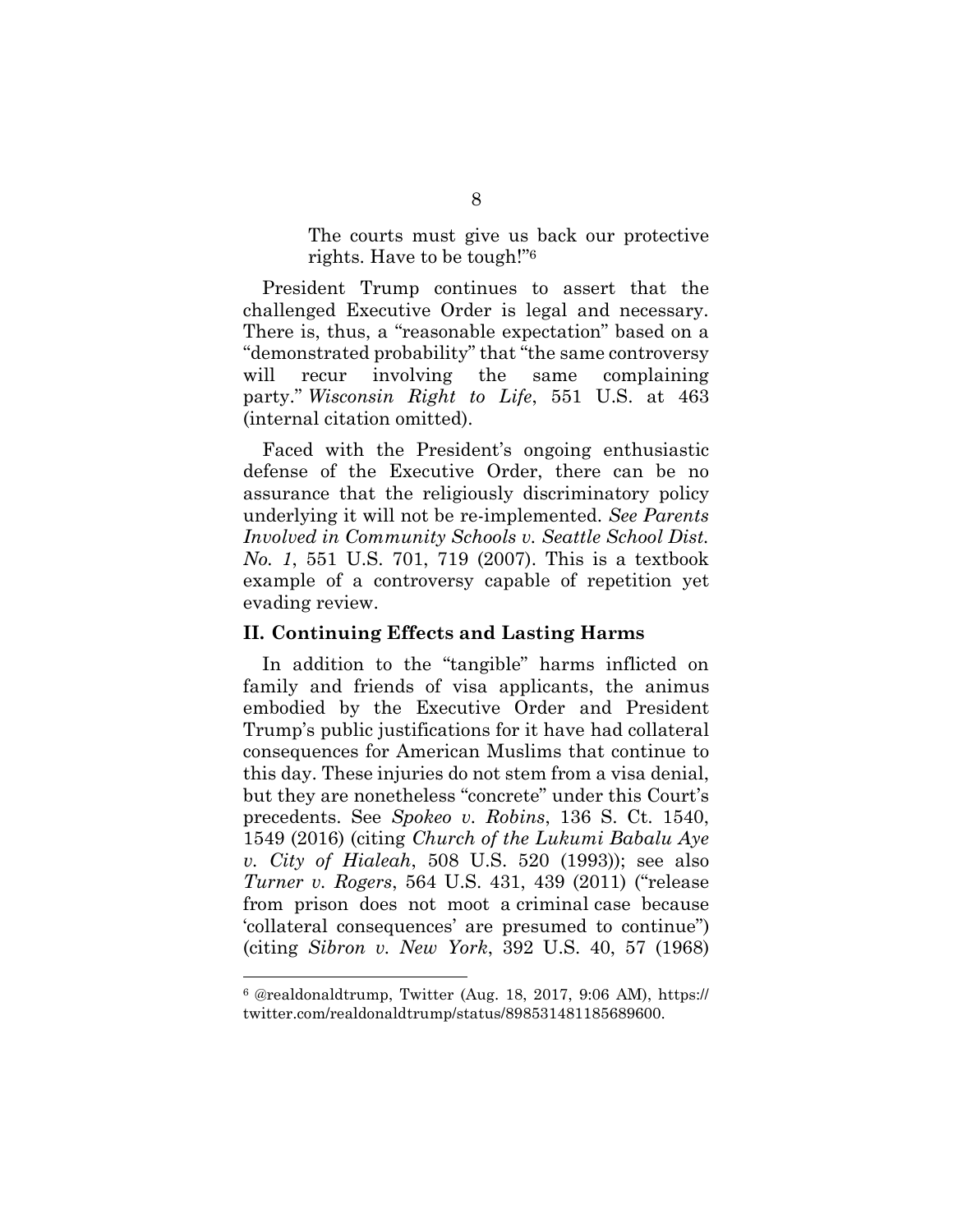(holding that "a criminal case is moot only if it is shown that there is no possibility that any collateral legal consequences will be imposed on the basis of the challenged conviction.")); *Kemna*, 523 U.S. at 7-8 (same).

The impact of the Executive Order extends beyond the immigration context to a branding of Muslims as terrorists, precipitating an increase in incidents of anti-Muslim discrimination and hate speech, as well as threats of violence explicitly tied to the Executive Order. Accordingly, this Court should uphold the injunctions below in order to "eradicate the effects" of the Executive's past conduct on the present. *Rezaq v. Nalley*, 677 F.3d 1001, 1009 (10th Cir. 2012) (quoting 13C Charles A. Wright, Arthur R. Miller & Edward H. Cooper, *Federal Practice and Procedure* § 3533.7 (3d ed. 2008)).

As illustrated by *Amici* below, this case is far from moot. The Executive Order continues to stigmatize American Muslims, spurring vitriol and vile insults assaulting their faith while legitimizing discrimination. This case will not be moot unless and until these the effects have been "completely and irrevocably eradicated." *Comer v. Cisneros*, 37 F.3d 775, 800 (2d Cir. 1994). *Amici* demonstrate that the ban may go away, but the stigma will stay. This case therefore cries out for a decision on the merits, a pronouncement from the highest court in the country that orders violating the First Amendment will not go unchecked by the judiciary.

#### **A. Corey Saylor – Washington, D.C.**

Corey Saylor is a resident of Virginia and works at the headquarters of the Council on American-Islamic Relations ("CAIR") as its Director of the Department to Monitor and Combat Islamophobia.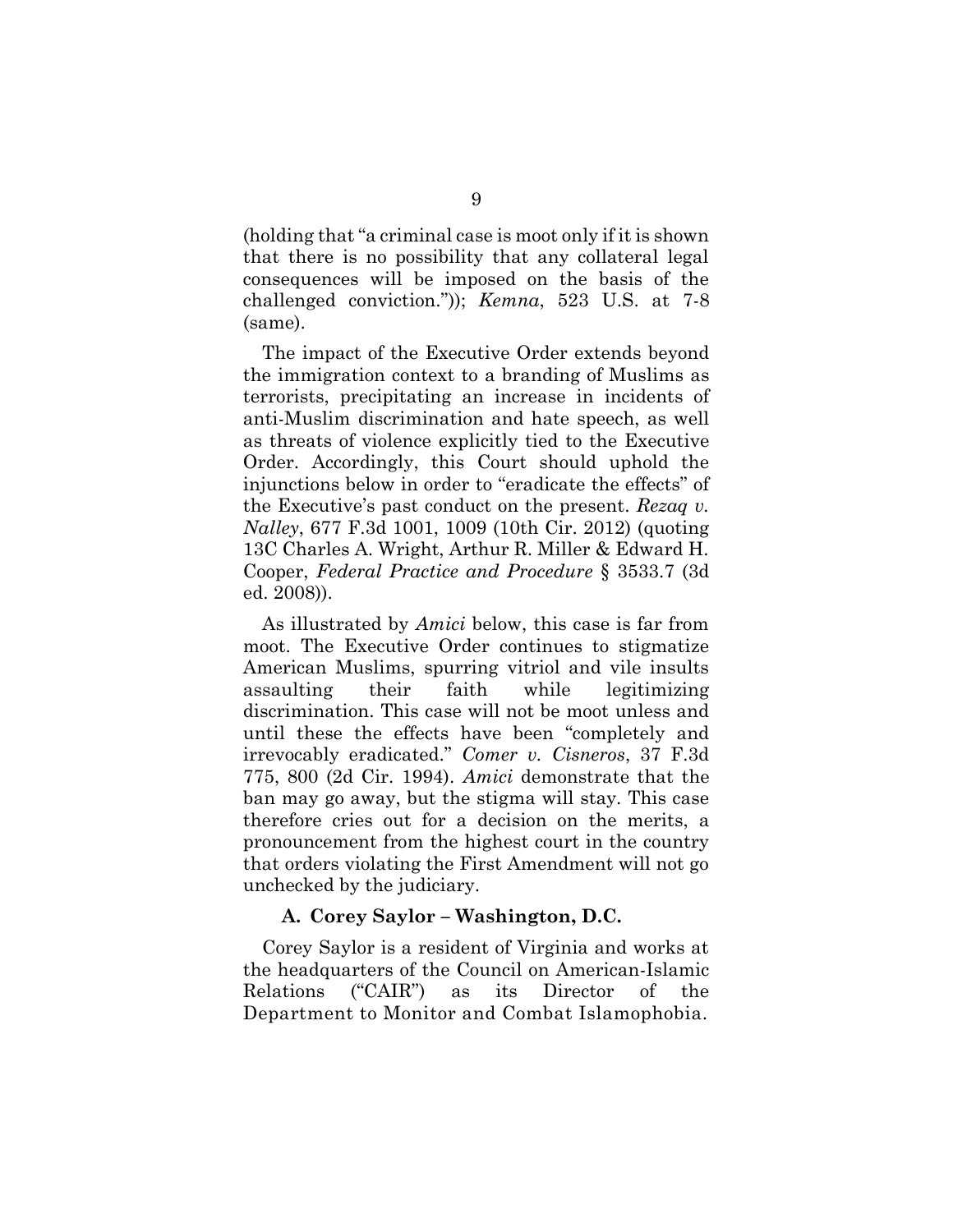Corey has monitored anti-Muslim incidents since 1998, using data reported by CAIR offices across the country. The data collected by CAIR indicates that the issuance of the travel ban has coincided with an unprecedented 91 percent surge in hate crimes against Muslims in the United States through June 2017.

Spikes in anti-Muslim sentiment are predictably common in at least two circumstances: after a terrorist attack, and around an election cycle. In 2016, Corey documented a 44 percent increase in anti-Muslim hate crimes from the previous year. But in the past, anti-Muslim sentiment has returned to more 'normal' levels after an election cycle. Instead, anti-Muslim hate crimes have spiked by 91 percent.<sup>7</sup> In the first half of 2017, there have been 85 anti-Islamic incidents at mosques, more than any year between 2009 and 2015.<sup>8</sup> These incidents include 24 cases of property damage and vandalism, 30 cases of intimidation, and four instances of alleged anti-Muslim bias in rejecting proposals to build mosques. *See* Christopher Ingraham, *American mosques – and American* 

<sup>7</sup> *2017 on Track to Becoming One of the Worst Years Ever for Anti-Muslim Hate Crimes*, CAIR (Jul. 19, 2017*)*, https://goo.gl/ MJkQdH, (70 hate crimes reported in the first half of 2016); CAIR, *The Empowerment of Hate: Civil Rights Report 2017* (2017), *available at* https://goo.gl/Uq59tq; CAIR*, Civil Rights Data Quarter One Update: Anti-Muslim Bias Incidents January – March 2017* (May 2017), *available at* https://goo.gl/X43YgU (65 hate crimes reported in Q1); CAIR, *Civil Rights Data Quarter Two Update: Anti-Muslim Bias Incidents April – June 2017* (July 2017), *available at* https://goo.gl/XhzZdd (69 hate crimes reported in Q2) (134 hate crimes reported in 2017's Q1-Q2 as compared to 70 in 2016's Q1-Q2).

<sup>8</sup> *Id.*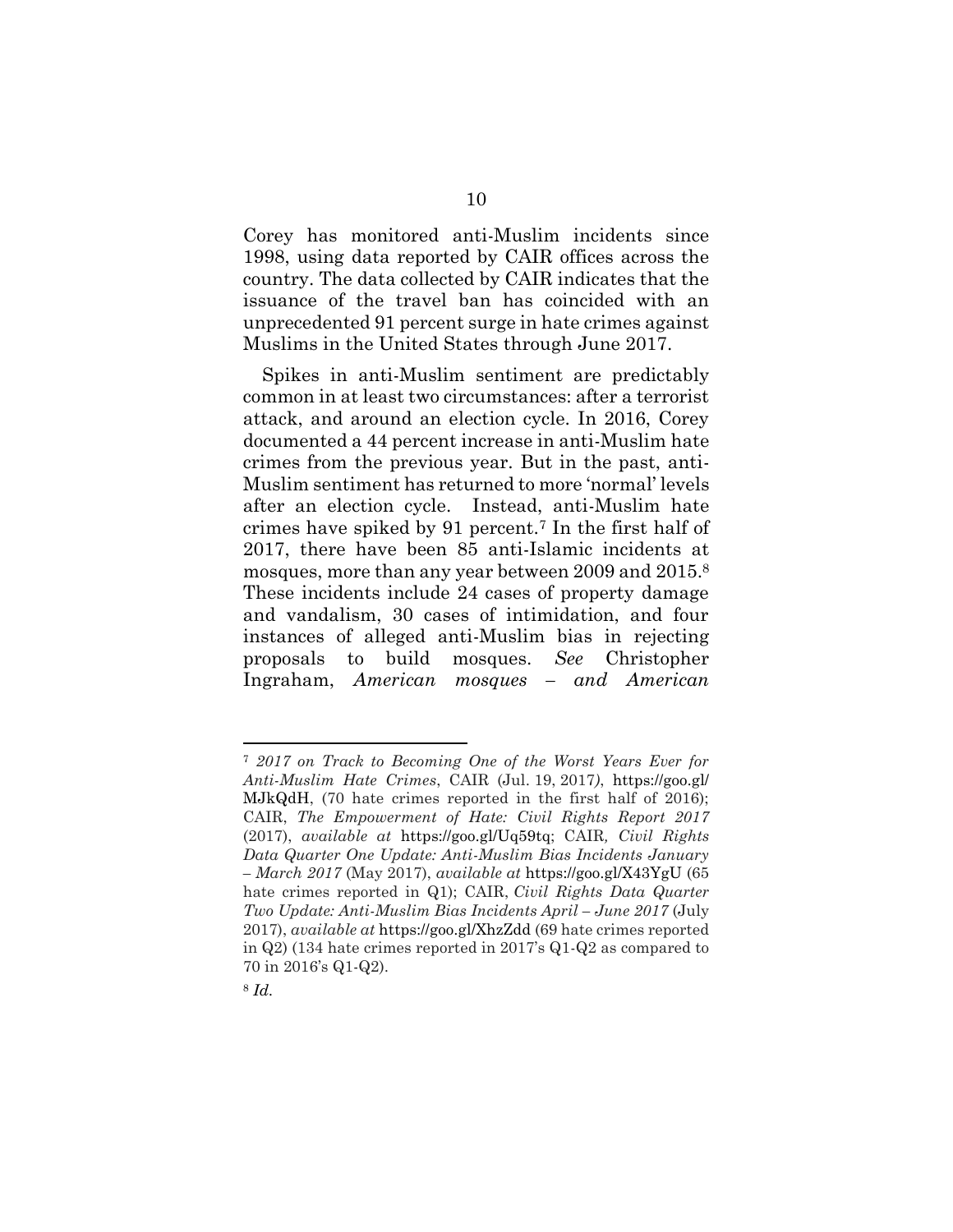*Muslims – are being targeted for hate like never before*, Wash. Post (Aug. 8, 2017);<sup>9</sup> *see also* CAIR, *The Empowerment of Hate* (2017).

In sum, based on CAIR's data and Corey's analysis, the Trump Administration's travel and visa restrictions continue to fuel anti-Muslim sentiment and hate crimes to an extent never seen before.

#### **B. Imraan Siddiqui – Arizona**

Imraan Siddiqui lives in Arizona where he works as the executive director of CAIR's Arizona chapter. In this capacity, he oversees the organization's services to the Arizona Muslim community, including legal and advocacy work focused on defending the civil rights of Muslims and challenging anti-Muslim activity. Imraan is also very active on social media, particularly within the Muslim community across the country.

Imraan observed that Executive Order 13,769 – the initial version that first established the  $ban^{10}$  – triggered social media scorn against Muslims and Islam from those who supported the Trump Administration's travel and visa restrictions. On Twitter, individuals opposed to the ban organized many of their postings via the hashtag #NoBanNoWall. In response to these efforts, individuals who embraced the travel ban coined the hashtag #YesBanYesWall to organize their own postings, which used the arrival of the ban as a vehicle

<sup>9</sup> *Available at* https://www.washingtonpost.com/news/wonk/ wp/2017/08/08/american-mosques-and-american-muslims-are-be ing-targeted-for-hate-like-never-before.

<sup>10</sup> Exec. Order No. 13,769, 82 Fed. Reg. 8977 (Mar. 6, 2017).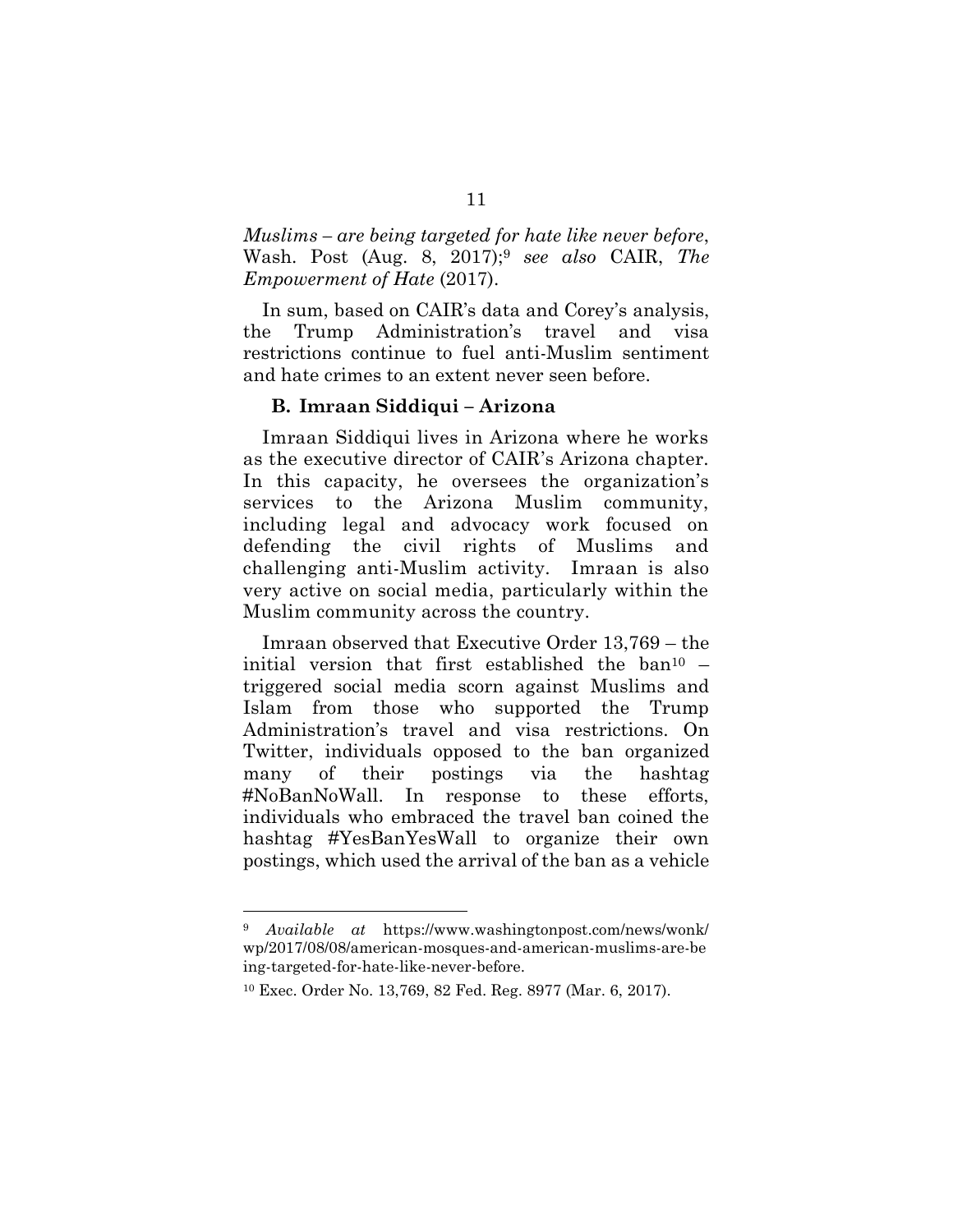to justify expressions of contempt for Muslims and Islam.

A representative refrain was to denigrate Muslims as somehow inherently deviant while embracing the ban as a protection against that deviance. For example, one user posted the following two days after the first executive order establishing the ban: "When one says #NoBanNoWall, I imagine they are ok with young children being assaulted by sexually repressed Muslims. #YESbanYESwall."<sup>11</sup> Others used the order to advocate for the exclusion of Islam in America: "Hey ho, hey ho, Islam has got to go!"<sup>12</sup> Still others heaped scorn on the Muslim community and its religion categorically: "…#YesBanYesWall[,] Fuck you and fuck #islam."<sup>13</sup> In short, the ban provided a validating platform for individuals to openly express animosity towards Islam and Muslims.

On March 6, 2017, after President Trump signed Executive Order 13,780, individuals on Twitter used the hashtag #banislam to organize their anti-Muslim postings. One individual "thank[ed]" President Trump for keeping us safe" using the #banislam hashtag, and exclaimed "No Rapefugees!!"<sup>14</sup> Another individual

<sup>11</sup> @EladHutch, Twitter (Jan. 28, 2017, 9:58 PM), https://twitter. com/EladHutch/status/825583961791414272.

<sup>12</sup> @Velvethammer, Twitter (January 29, 2017) https://twitter. com/velvethammer/status/825581260391133184.

<sup>13</sup> @Will\_TrashDove, Twitter (Jan. 29, 2017. 1:43 AM), https:// twitter.com/Will\_TrashDove/status/82564044668890316. *Amici*  do not wish to offend the Court with obscene quotes, but believe it is important to provide an accurate account of the vitriol Muslims continue to encounter related to the ban. *See Cohen v. California*, 403 U.S. 15, 16 (1971).

<sup>14</sup> @Uluvsaz, Twitter (Mar. 6, 2017, 3:13 PM), https://twitter. com/uluvsaz/status/838890400458866693.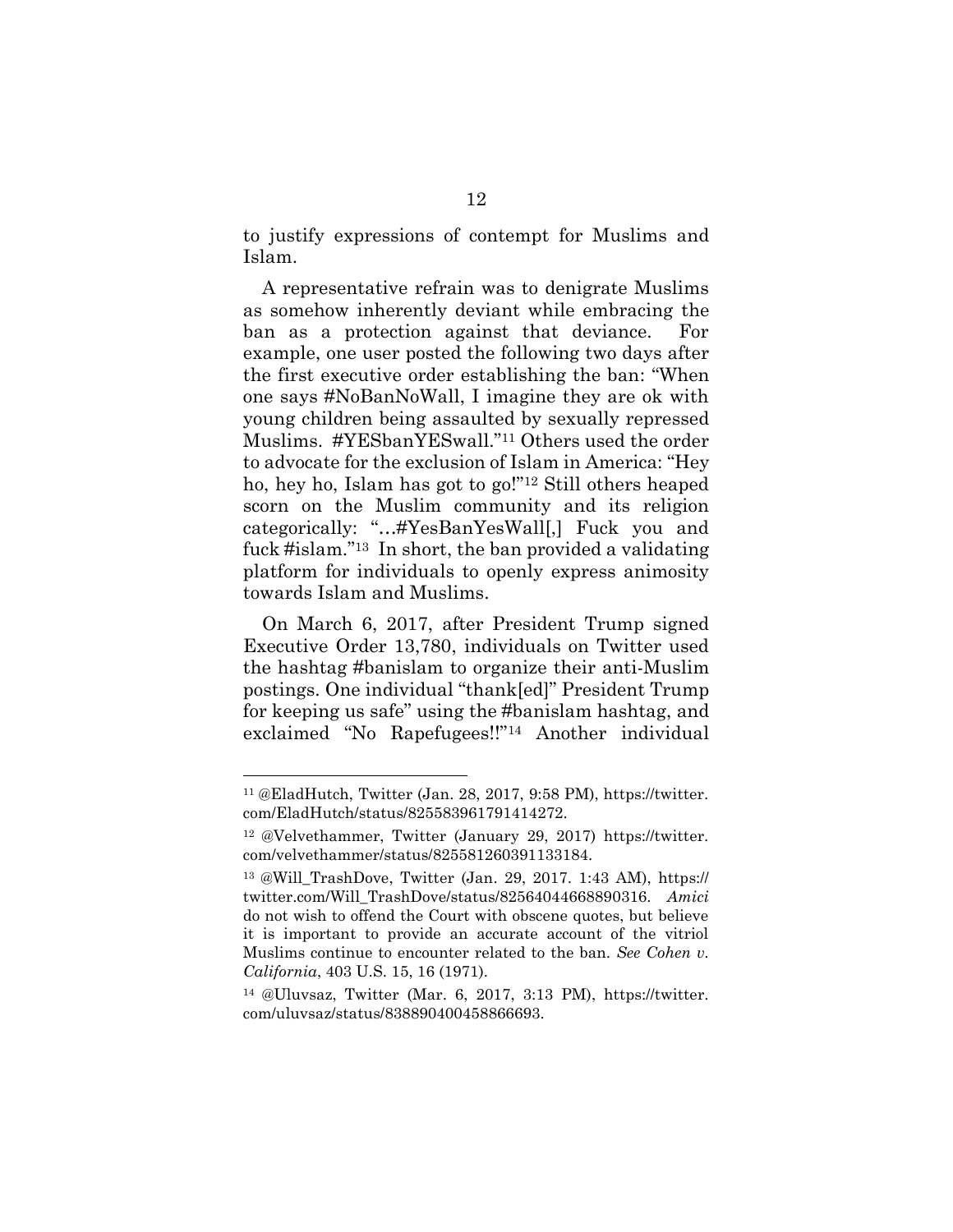linked to an article regarding the signing of the Order and commented: "#banislam FOREVER."<sup>15</sup> Others used the Order as an occasion to suggest the unique deviance of Islam — claiming that Muslims are inherently "violent" and that they "kill" and "rape." While anti-Muslim hate speech is not new, what stands out for Imraan is the degree to which it was linked to a specific policy adopted by a U.S. administration and fed by the statements of a sitting American president.

#### **C. Hussam Ayloush – Anaheim, California**

Hussam Ayloush has been the executive director of CAIR's Los Angeles chapter ("CAIR-LA") since 1998. Hussam oversees various efforts to advocate for and defend the rights of Muslims in the Greater Los Angeles Area. His office provides legal services to Muslim immigrants as well as individuals discriminated against because of their Islamic beliefs and practices — two groups particularly implicated by the Trump Administration's travel ban.

Since the executive orders took effect, the CAIR-LA office has received, in Hussam's estimation, triple the amount of electronic and regular mail compared to 2016. These messages often express vulgar anti-Muslim views, regularly refer to the ban to justify their bigotry, and indicate that the Trump Administration's policies have bolstered their anti-Muslim views. In one particularly shocking instance, Hussam received an email in July 2017 with the subject line "Muslim sewer rats." The email went on to call Hussam "Muslim PIG SWINE" and claimed that there were millions of "PATROITS [sic] armed to

<sup>15</sup> @o\_MIRACLE\_o, (Mar. 6, 2017, 12:30 PM), https://twitter. com/o\_MIRACLE\_o/status/838849326524870660.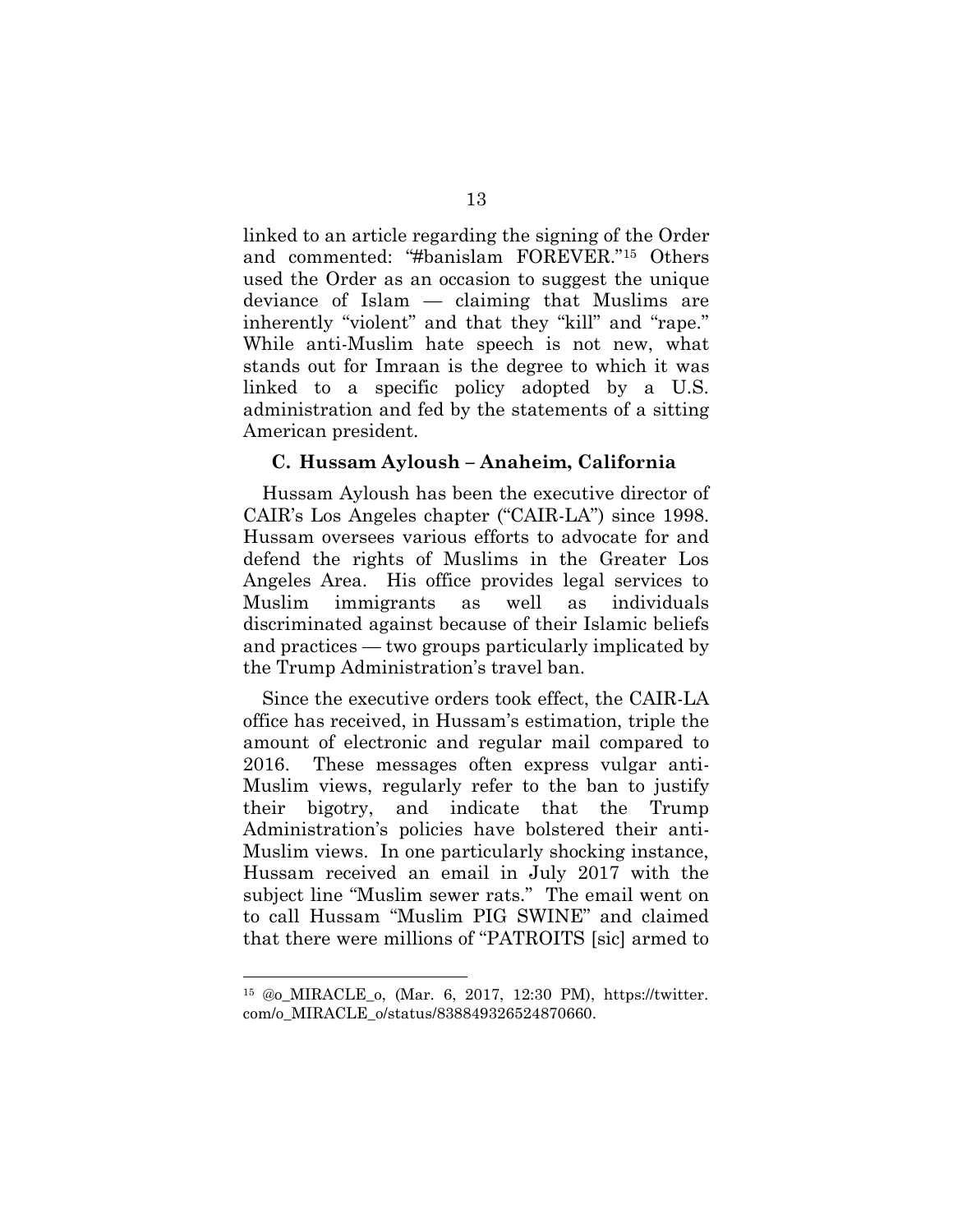the teeth with HUNDREDS of millions of weapons, with literally over 50 BILLION rounds of horrific, violent camel jockey piercing rounds of ammo." Tellingly, in threatening war against Hussam and the Muslim community, the sender noted that "We have a LEADER in the White House, now standing for JUDEO-Christian values."

As the executive director of CAIR-LA, Hussam has witnessed firsthand how President Trump's executive orders have amplified anti-Muslim sentiment, as the above message exemplifies. The orders have been interpreted as lending the credibility and stature of the White House to the notion that Muslims must be excluded from America.

#### **D. Zahra Billoo – San Francisco, California**

Zahra is the executive director of CAIR's San Francisco chapter ("CAIR-SFBA"), which provides legal services to the Muslim community, educates Muslims and others about their rights, and works with allies on shared social justice and civil rights goals. She has served as the director for eight years.

Zahra monitored the 2016 presidential campaign as well as the Trump Administration's efforts to prevent visitors from Muslim countries from coming to the U.S., both of which contributed to a social climate of fear and intimidation in the Bay Area. Through her work with Muslim community members, Zahra has heard directly from individuals targeted in hate incidents that make up the 91% spike documented by CAIR.

The day after the November 2016 election, for example, a visibly Muslim college sophomore was walking to her car when a man grabbed her hijab from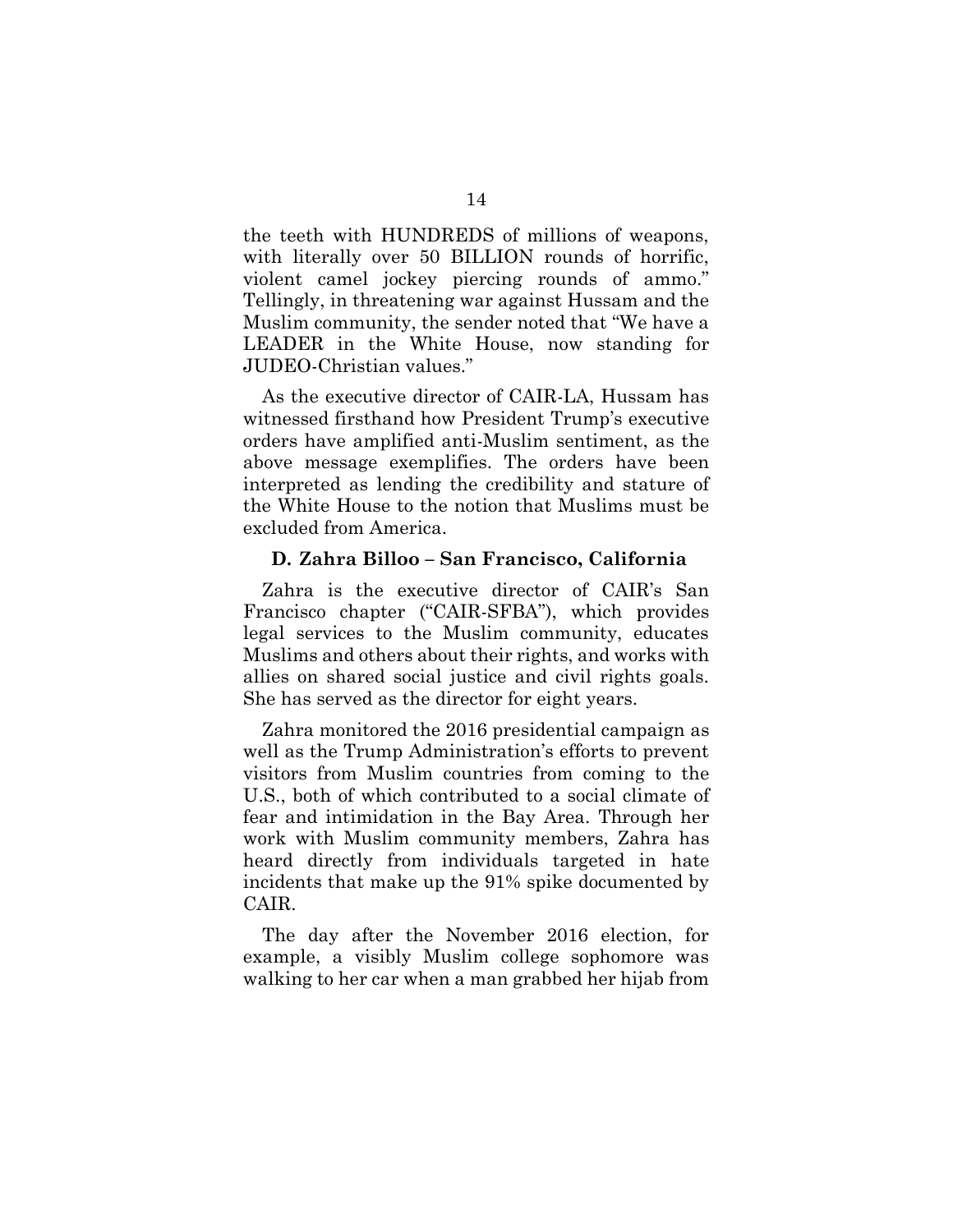behind and pulled her back towards him. She was able to fight off the attacker but fell hard to her knees.

In another incident, during April 2017, at a town hall hosted by a Bay Area elected official, CAIR-SFBA's government affairs director spoke as a panelist and attempted to address the anti-Muslim sentiment that had increased and hardened since President Trump issued the travel ban. But as she began speaking, the crowd shouted her down, chanting in unison that she "denounce terrorism" and "denounce Sharia Law." The vitriol aimed at Zahra's employee was so threatening that police escorted her to her vehicle.

These types of incidents, in addition to the overall increase in hate crimes targeting Muslims reported by her colleagues at CAIR and in the press, led Zahra to fear for the safety of her fellow Bay Area Muslims, her employees, and herself. Zahra views incidents like this as reflecting the same anti-Muslim message endorsed by the Trump Administration in creating the travel ban.

#### **E. Hassan Shibly – Florida**

 $\overline{a}$ 

Hassan Shibly is executive director of CAIR's Florida chapter ("CAIR-FL"). Since the announcement of the ban, his office has seen a marked marked increase in the reporting of hate crimes against Muslims. In the aftermath of the ban, individuals called several mosques in Florida and threatened to bomb them. In one instance, during April 2017, a man threatened a Muslim family at gunpoint and shouted anti-Muslim slurs at them. "I'm going to kill all you Muslim motherfuckers, get out of my country."<sup>16</sup>

<sup>16</sup> Dan Scanlan & Garrett Pelican, *Police: Armed with Guns and Racial Insults, Jacksonville Man Assaults Muslim Neighbor,*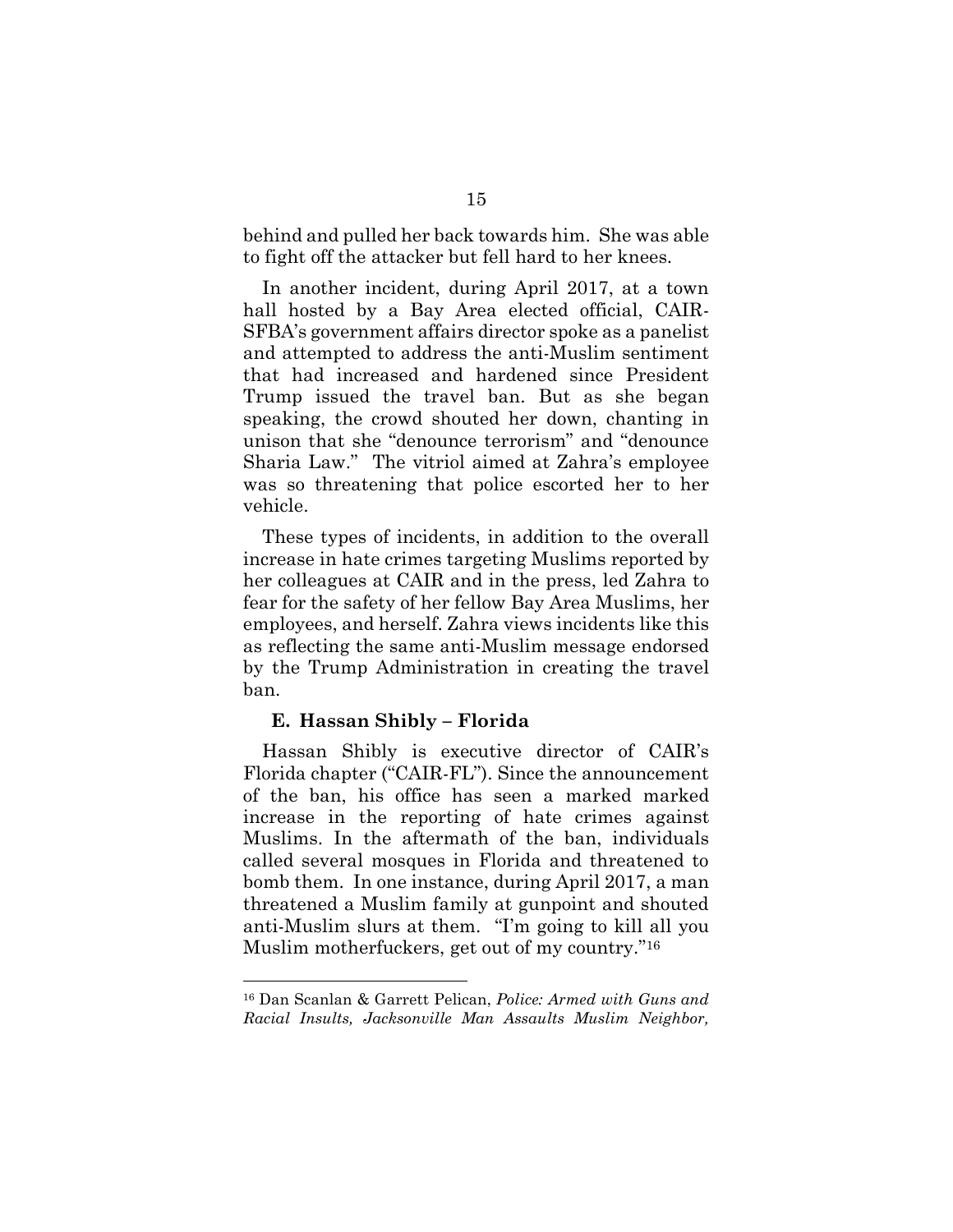Many of the hate crimes committed against Muslims in Florida, like the one described above, reference excluding Muslims from the United States. They draw support from the unmistakable message broadcast by the ban, and it is no coincidence that the increase in anti-Muslim hate crimes immediately followed the travel ban executive orders. Simply put, the message sent by the executive orders has frightfully altered the political landscape for Muslims in Florida.

#### **F. Robert McCaw – Northern Virginia**

Robert McCaw is the Director of Government Affairs for CAIR National, the nation's largest Muslim civil rights organization. Robert works with CAIR chapters throughout the country to increase Muslim civic participation. Because CAIR National's office is in Washington DC, and Robert lives nearby in Northern Virginia, his work and personal life have immersed him in the life of the Muslim community in and around the capital.

When President Trump signed the first travel ban order in January 2017, Robert was outside the country with a relative, who is a green card holder originally from Bangladesh, a country not affected by the order. Even though the order did not technically apply to Robert's relative, they saw it as being targeted at Muslims and were concerned that it would affect their ability to reenter the United States.

In another instance, a different family member, who wears hijab and has a South Asian complexion, was attempting to enter the U.S. when a customs official asked his colleague: "Why is she even here?" Robert

jacksonville.com (Apr. 4, 2017, 9:24 p.m.), http://jacksonville. com/news/public-safety/2017-04-04/police-armed-guns-andracial-insults-jacksonville-man-assaults-muslim.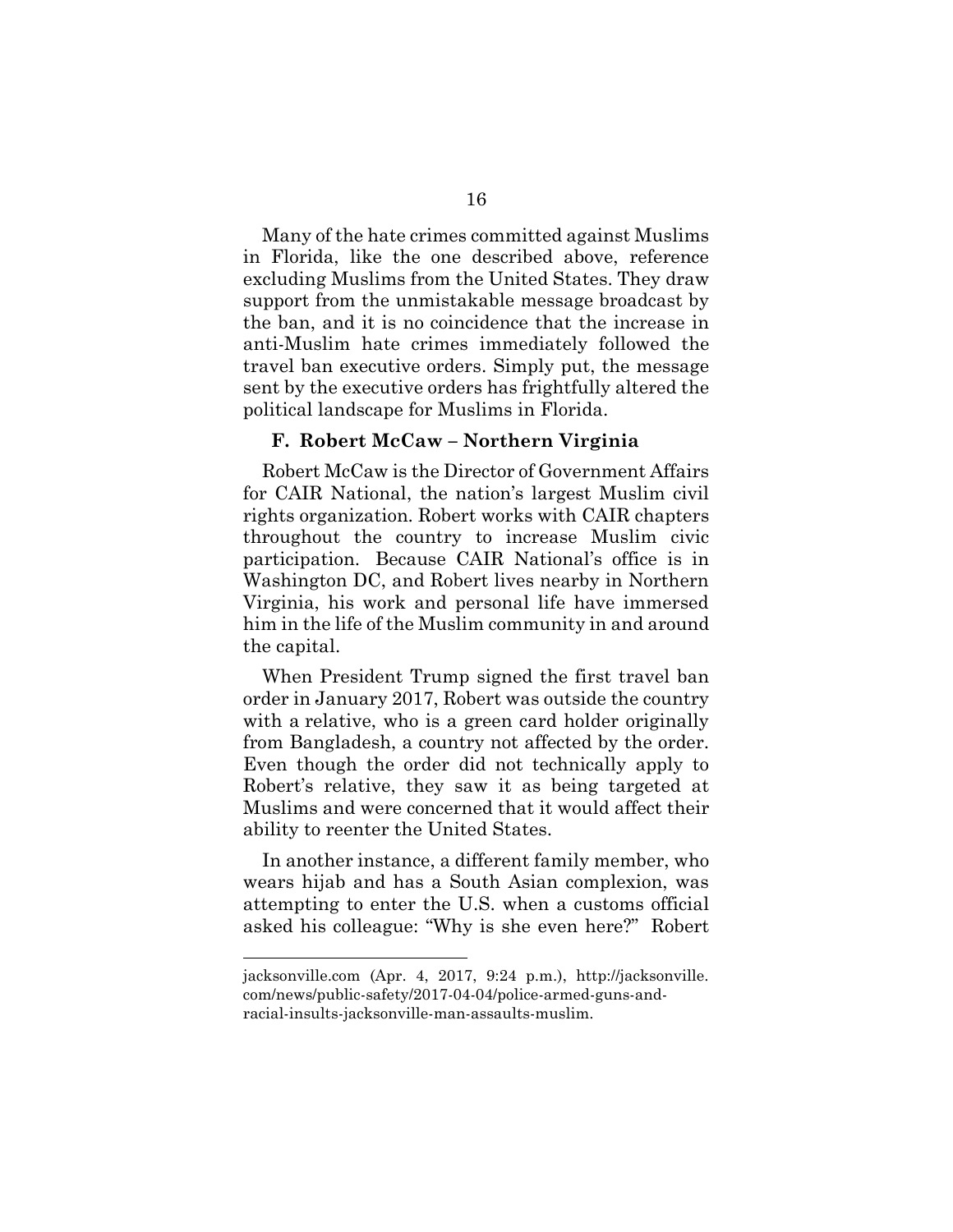understood the question as an indication that the customs official understood the travel ban as a directive to target Muslims. The question itself was an expression of anti-Muslim sentiment.

Based on his work with CAIR, Robert is also familiar with the tenor and frequency of hate mail that CAIR receives. Starting in January 2017, the messages CAIR received began to draw inspiration and justification from the travel ban order. For example, in May 2017, CAIR received correspondence that explained that "Trump is our president" and that "[b]y putting Trump in office we the people have spoken, and we the people believe that any Muslims who cannot assimilate to the American way of life, can just get the fuck out of our country!!" The sender went on to articulate the type of assimilation expected which would involve, in part, an abandonment of Islamic practice: "We here in America love pork, bacon, Christmas, Easter, bikinis, etc."

Another email from August 2017 proclaimed: "Now that Donald is president there, your religion of death & war is being exposed for its drive for martyrdom." And in June 2017, a sender asserted that the prophet of Islam was "a pig fucking pervert and a drunk," that the sender was "middle America and we are armed and ready," and that the "[d]eportations will be starting soon." The reference to deportations is a clear reference to the travel ban. In each instance, Robert understood the authors of these messages to draw support from Trump Administration's travel and visa restrictions and all of the anti-Muslim sentiment they embolden.

#### **G. Julia Shearson – Cleveland, Ohio**

Julia Shearson is the executive director of CAIR's Cleveland chapter. Based on her professional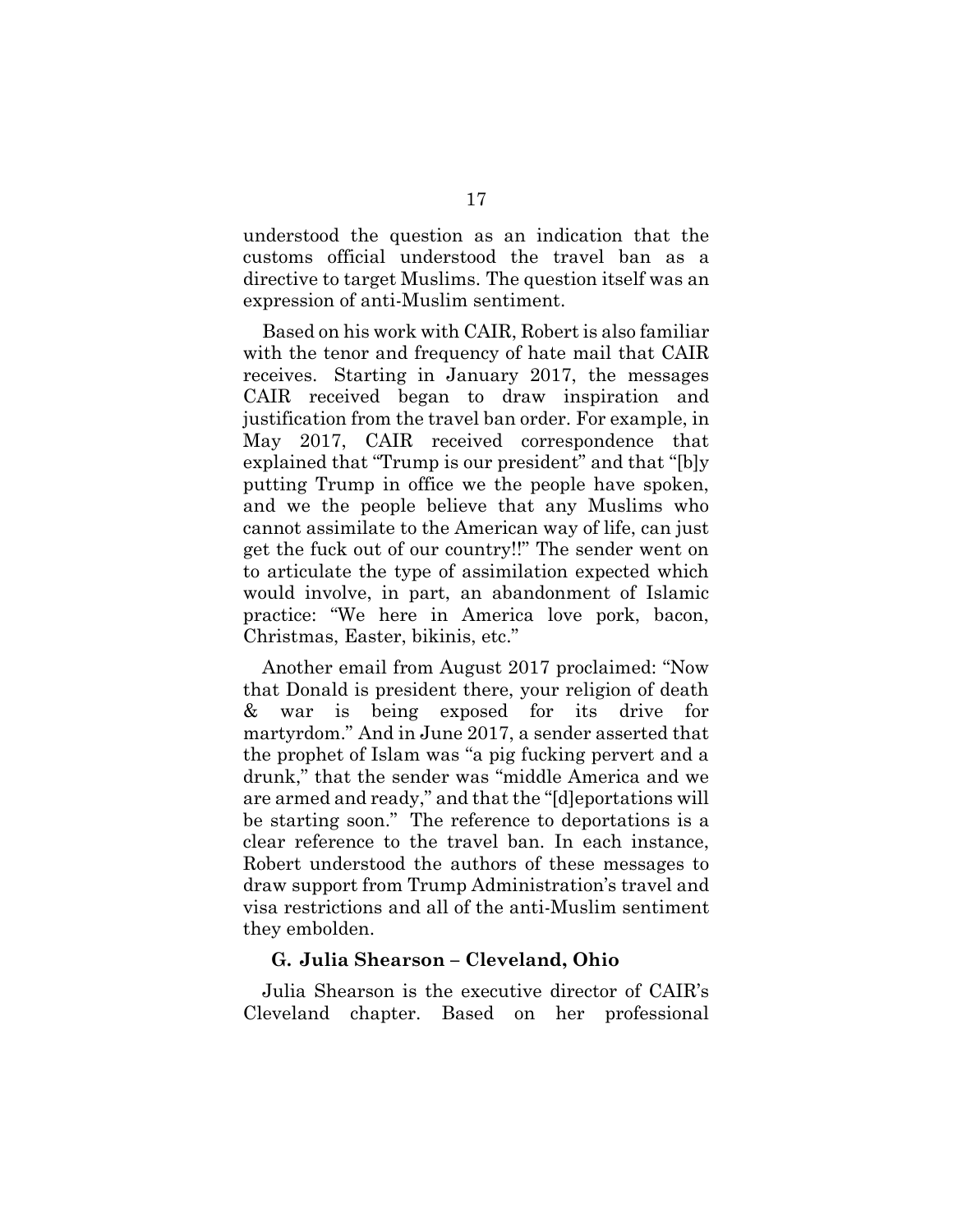experience, President Trump's travel ban orders have encouraged anti-Muslim discrimination and anti-Muslim violence in Ohio. From Julia's perspective, the temporal sequence is telling: the executive orders precipitated an unmistakable rise in anti-Muslim activity.

On April 24, 2017, an anti-Muslim group called "ACT for America" sponsored a speech in Cleveland by Robert Spencer, a well-known purveyor of anti-Muslim myths. During the event, Spencer used the executive orders as a way to demonstrate that Muslims and Islam are dangerous.

The title of Spencer's talk was "The Truth about the War We're in."<sup>17</sup> He delivered his remarks to an engaged audience in Northeast Ohio, explaining that the travel ban is necessary given the unique challenges of 'vetting' Muslim travelers and immigrants. Spencer attributed the inability to vet Muslims to Islam itself, claiming that Islam contains in it a theological command to Muslims to deceive government officials in order to gain entry to the United States. Lying to gain entry to the United States, claimed Spencer, was viewed by Muslims as an "active virtue" and Muslims believe they are "serving their god by disassembling [sic]."<sup>18</sup>

The executive orders have provided this anti-Muslim speaker, and anti-Muslim activists in general, with government-endorsed legitimacy, which gives them the ability to deepen and foment anti-Muslim

<sup>17</sup> KRoseVideo, *Robert Spencer at ACT Cleveland 24apr2017,*  YouTube (May 6, 2017), https://www.youtube.com/watch ?v=sRQDc9YvgfQ.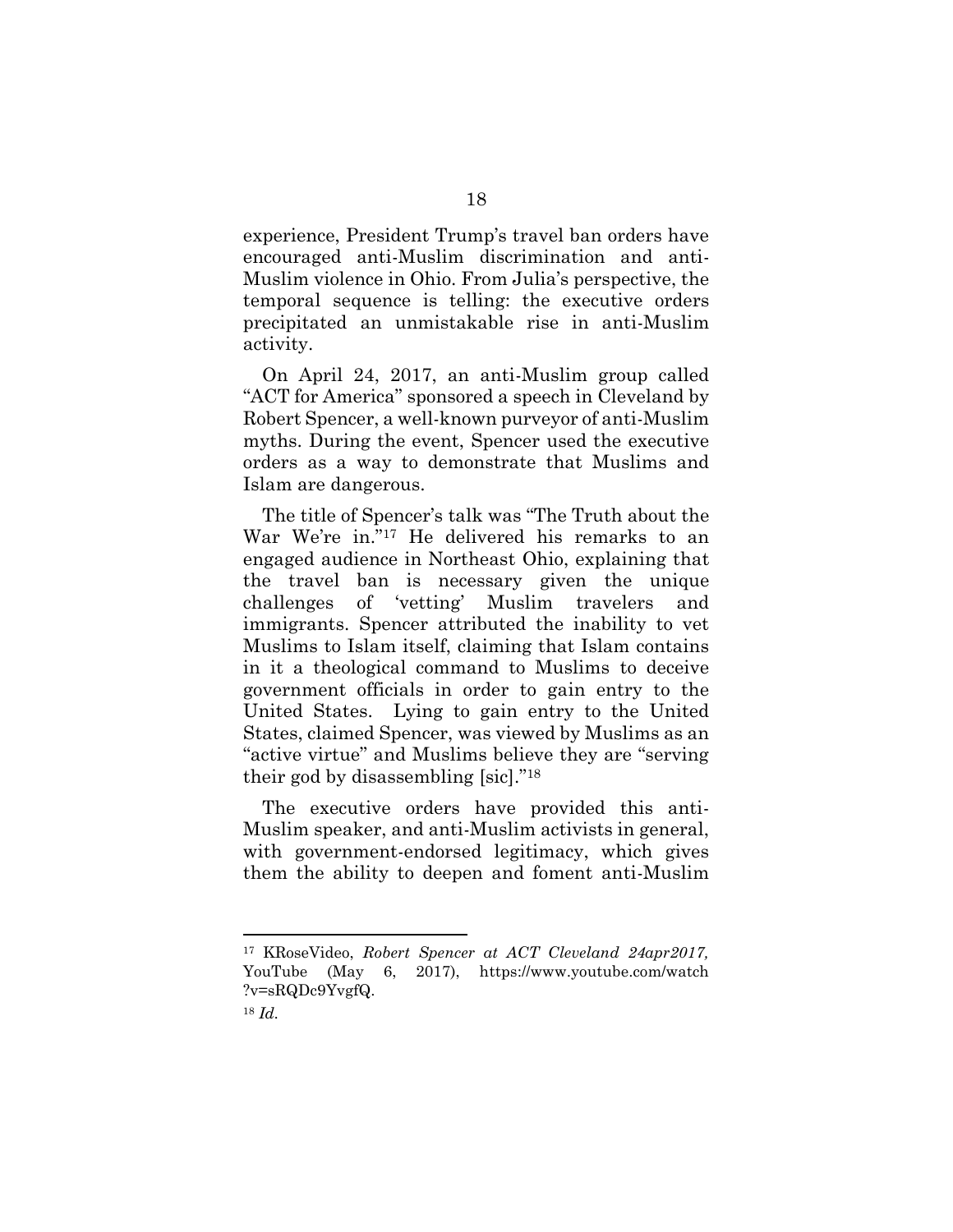sentiment and gives credibility to other efforts to turn anti-Muslim sentiment into anti-Muslim action.

#### **III. Vacatur Is Not Warranted**

In the event that the Court finds that these cases are moot, it should not vacate the decisions below. Vacatur is a form of equitable relief, and Petitioners have the burden of showing their "equitable entitlement to the extraordinary remedy of vacatur." *U.S. Bancorp Mortg. Co. v. Bonner Mall P'ship*, 513 U.S. 18, 26 (1994). As always, when federal courts contemplate equitable relief, the determination:

… must also take account of the public interest. "Judicial precedents are presumptively correct and valuable to the legal community as a whole. They are not merely the property of private litigants and should stand unless a court concludes that the public interest would be served by a vacatur."

*U.S. Bancorp Mortg. Co. v. Bonner Mall P'ship*, supra, 513 U.S. at 26-27 (citing *Kaisha v. U.S. Philips* Corp., 510 U.S. 27, 40 (1993) (Stevens, J., dissenting)).

Judicial decisions are not only valuable to the legal community; they are valuable to the nation as a whole:

[O]ne of the social values of litigation is the resolution of uncertainty in the law. This resolution is important not merely for its legal effect in subsequent lawsuits, but for its social impact as well. Judicial decisions influence our perception of what is right and wrong. A decision like that in Brown v. Board of Education decides more than the issue of the legality of a segregated public school system in Kansas."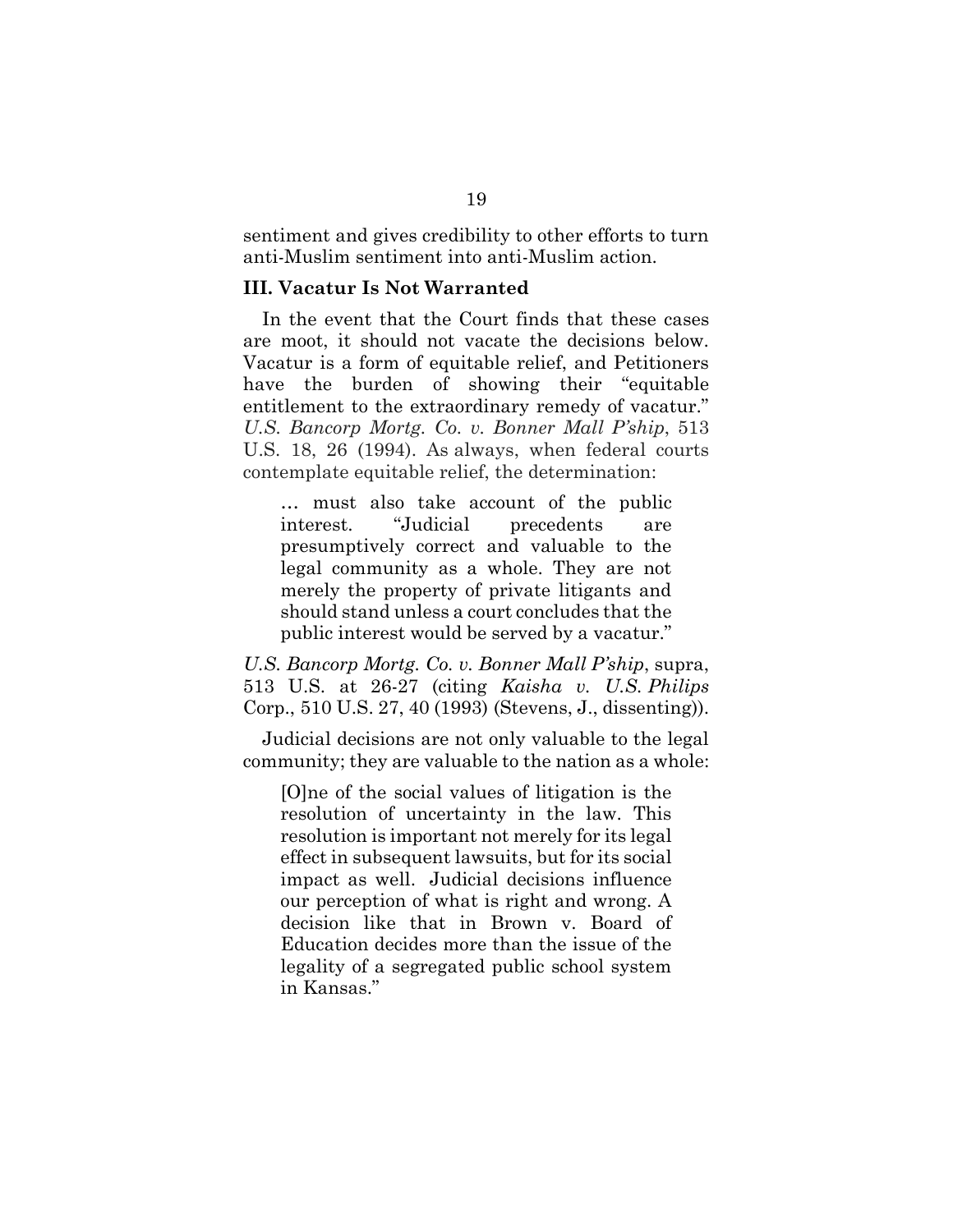Jill E. Fisch, *Rewriting History: The Propriety of Eradicating Prior Decisional Law Through Settlement and Vacatur*, 76 Cornell L. Rev. 589, 630 (1991) (footnotes omitted).

Petitioners have ignored the public interest and offered nothing to show how vacatur would serve it. *See* Pet'r Br. At 37-38. In fact, vacating the decisions below would disserve the public interest by sending a signal that the Executive Order was lawful. It would feed and validate anti-Muslim sentiment in this country.

#### **CONCLUSION**

For the reasons set forth above, *Amici* urge this Court to conclude that these cases are not moot and that the decisions of the Courts of Appeals should be affirmed. In the alternative, if this Court concludes that the cases are moot, the decisions of the Courts of Appeals should not be vacated.

For *Amici*, it is critical that this Court uphold the precedents set by the Fourth and Ninth Circuits, enjoining the order for what it is and always has been: a pernicious government lesson, stigmatizing Muslims and legitimizing Islamophobia.

Respectfully Submitted,

MICHAEL PRICE  *Counsel of Record* FAIZA PATEL BRENNAN CENTER FOR JUSTICE AT NEW YORK UNIVERSITY SCHOOL OF LAW 120 Broadway, Suite 1750 New York, New York 10271 (646) 292-8335 michael.price@nyu.edu